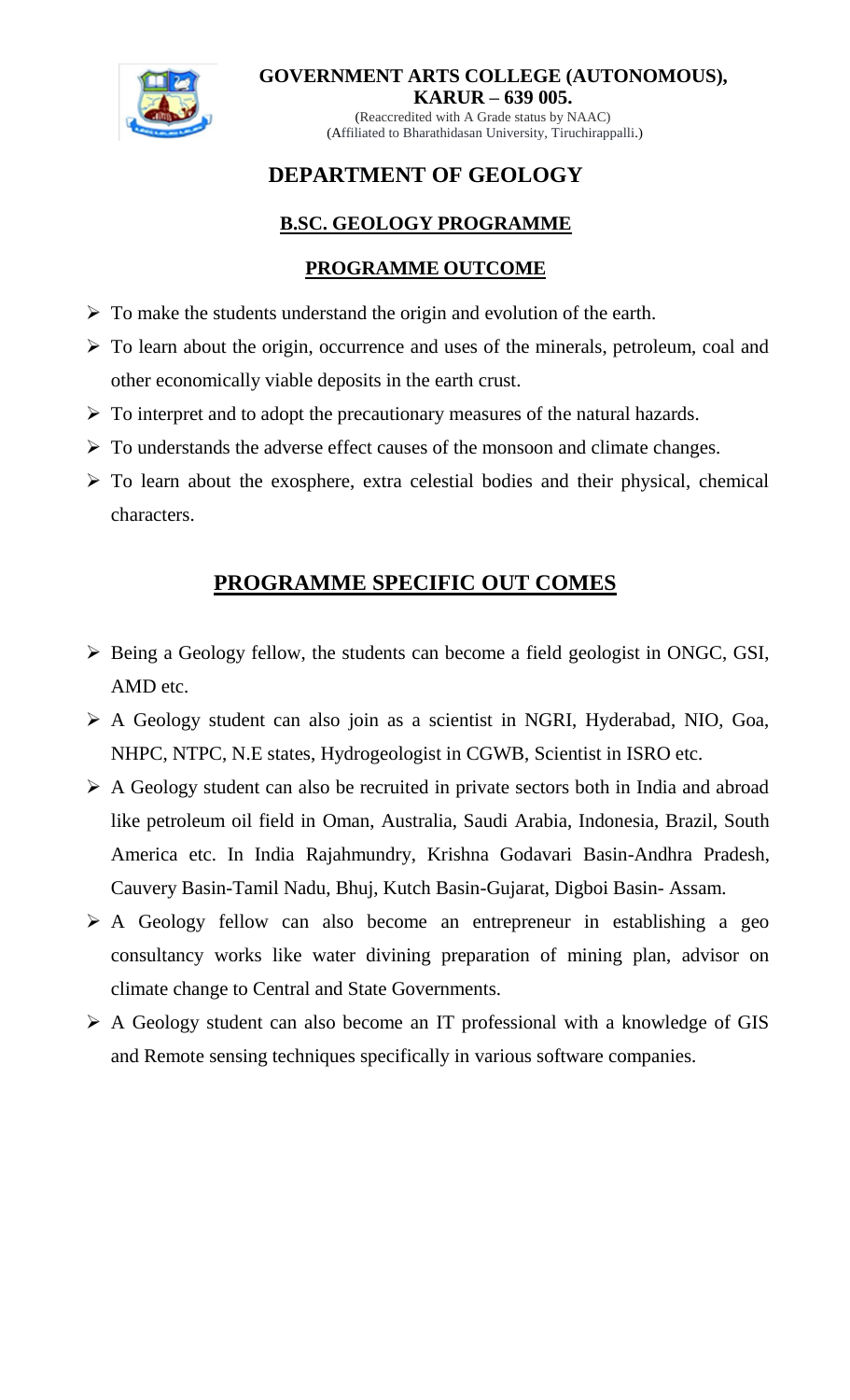### **GOVERNMENT ARTS COLLEGE (AUTONOMOUS), KARUR – 639 005 B.Sc. GEOLOGY COURSE STRUCTURE UNDER CBCS SYSTEM**

(For the candidates admitted from the year 2016-2017 onwards)

| <b>SEMESTER</b> | <b>COURSE</b>                | <b>SUBJECT TITLE</b>                                                                   | <b>SUBJECT CODE</b> | INSTR. HOURS<br><b>WEEK</b> | CREDIT         | <b>EXAM HOURS</b>        | MARKS           |                 | TOTAL                    |
|-----------------|------------------------------|----------------------------------------------------------------------------------------|---------------------|-----------------------------|----------------|--------------------------|-----------------|-----------------|--------------------------|
|                 |                              |                                                                                        |                     |                             |                |                          | <b>INT</b>      | <b>ESE</b>      |                          |
|                 | Tamil - I                    | $Tamil - I$                                                                            | U16L1T1             | 6                           | 3              | 3                        | 25              | 75              | 100                      |
| $\bf{I}$        | English - I                  | English - I                                                                            | U16L1E1             | 6                           | 3              | 3                        | $\overline{25}$ | 75              | 100                      |
|                 | Core Course - I              | <b>Understanding The Earth</b>                                                         | U16GL1C1            | 6                           | 5              | 3                        | 25              | 75              | 100                      |
|                 | Core Course - II             | Practical - I Structural Geology and<br>surveying                                      |                     | 3                           | L,             | L,                       | ÷.              |                 |                          |
|                 | First Allied Course - I      | Allied physics-1                                                                       | U16PH1A1            | 5                           | 3              | 3                        | 25              | 75              | 100                      |
|                 | First Allied Course - II     | Allied Physics - II(Practical)                                                         |                     | $\overline{c}$              | $\frac{1}{2}$  | $\mathbb{Z}^2$           |                 |                 |                          |
|                 | Value Education              | Value Education                                                                        | <b>U16VE1</b>       | $\overline{c}$              | $\mathfrak{2}$ | 3                        | 25              | 75              | 100                      |
|                 |                              |                                                                                        |                     | 30                          | 16             |                          |                 |                 | 500                      |
| $_{\rm II}$     | Tamil - II                   | $Tamil - II$                                                                           | U16L2T2             | 6                           | 3              | 3                        | 25              | 75              | 100                      |
|                 | $English - II$               | English-II                                                                             | U16L2E2             | 6                           | 3              | 3                        | $\overline{25}$ | $\overline{75}$ | 100                      |
|                 | Core Course - II             | Practical I- Structural Geology And<br>Surveying                                       | U16GL2C2P           | 3                           | $\overline{4}$ | 3                        | 25              | 75              | 100                      |
|                 | Core Course - III            | <b>Structural Geology</b>                                                              | U16GL2C3            | 6                           | 5              | 3                        | $\overline{25}$ | $\overline{75}$ | 100                      |
|                 | First Allied Course - II     | Allied Physics-II (Practical)                                                          | U16PH2A2P           | $\overline{c}$              | $\overline{4}$ | 3                        | $\overline{25}$ | $\overline{75}$ | 100                      |
|                 | First Allied Course - III    | <b>Allied Physics-III</b>                                                              | U16PH2A3            | 5                           | 3              | 3                        | 25              | 75              | 100                      |
|                 | <b>Environmental Studies</b> | <b>Environmental Studies</b>                                                           | <b>U16ES2</b>       | $\overline{c}$              | $\overline{2}$ | 3                        | 25              | 75              | 100                      |
|                 |                              |                                                                                        |                     | 30                          | 24             |                          |                 |                 | 700                      |
| Ш               | Tamil - III                  | $Tamil - III$                                                                          | U16L3T3             | 6                           | 3              | 3                        | 25              | 75              | 100                      |
|                 | $English - III$              | $English - III$                                                                        | U16L3E3             | 6                           | 3              | $\overline{3}$           | 25              | 75              | 100                      |
|                 | Core Course - IV             | <b>Physical Geology</b>                                                                | U16GL3C4            | 6                           | 5              | 3                        | 25              | 75              | 100                      |
|                 |                              | Practical $-$ II                                                                       |                     |                             |                |                          |                 |                 |                          |
|                 | Core Course - V              | Palaeontology and Crystallography                                                      |                     | 3                           |                | L,                       | $\overline{a}$  | Щ,              | ---                      |
|                 | Second Allied Course I       | Allied Mathematics $- I$                                                               | U16MM3A1            | 5                           | 3              | 3                        | 25              | 75              | 100                      |
|                 | Second Allied Course II      | Allied Mathematics - II                                                                |                     | $\overline{2}$              | ٠              | $\overline{\phantom{a}}$ | $\overline{a}$  | $-$             | $\overline{\phantom{a}}$ |
|                 | Non Core Elective I          | <b>Bio Statistics</b>                                                                  | U16ST3N1            | $\overline{2}$              | 2              | 3                        | 25              | 75              | 100                      |
|                 |                              |                                                                                        |                     | 30                          | 16             |                          |                 |                 | 500                      |
| IV              | $Tamil - IV$                 | $Tamil - IV$                                                                           | U16L4T4             | 6                           | 3              | 3                        | 25              | 75              | 100                      |
|                 | $English - IV$               | $English - IV$                                                                         | U16L4E4             | 6                           | 3              | 3                        | 25              | 75              | 100                      |
|                 | Core Course $-$ V            | $Practical - II$                                                                       |                     | 5                           | $\overline{4}$ |                          | 25              | 75              | 100                      |
|                 |                              | Palaeontology and Crystallography                                                      | U16GL4C5P           |                             |                | 3                        |                 |                 |                          |
|                 | Core Course - V I            | Palaeontology and Crystallography                                                      | U16GL4C6            | $\overline{c}$              | 5              | 3                        | 25              | 75              | 100                      |
|                 | Second Allied Course II      | Allied Mathematics - II                                                                | U16MM4A2            | $\overline{c}$              | $\overline{4}$ | 3                        | 25              | 75              | 100                      |
|                 | Second Allied Course III     | Allied Mathematics - III                                                               | U16MM4A3            | 5                           | 3              | 3                        | 25              | 75              | 100                      |
|                 | Skill Based Elective I       | Descriptive and Optical Mineralogy                                                     | U16GL4S1            | 2                           | $\overline{4}$ | 3                        | 25              | 75              | 100                      |
|                 | Non Core Elective II         | <b>Bio Statistics Practical</b>                                                        | <b>U16ST4N2P</b>    | 2                           | $\overline{c}$ | 3                        | 25              | 75              | 100                      |
|                 |                              |                                                                                        |                     | 30                          | 28             |                          |                 |                 | 800                      |
| V               | Core Course - VII            | Stratigraphy                                                                           | U16GL5C7            | 5                           | 5              | 3                        | 25              | 75              | 100                      |
|                 | Core Course - VIII           | Igneous and Metamorphic Petrology                                                      | U16GL5C8            | 5                           | $\overline{4}$ | 3                        | 25              | 75              | 100                      |
|                 | Core Course $-$ IX           | Sedimentary Petrology                                                                  | U16GL5C9            | $\overline{4}$              | 3              | 3                        | 25              | 75              | 100                      |
|                 | Core Course - X              | $Practical - III$                                                                      |                     | 3                           |                |                          |                 |                 |                          |
|                 |                              | Rock Megascopy & Microscopy                                                            |                     |                             |                |                          |                 |                 |                          |
|                 | Core Course - XI             | Practical - IV<br>Ores & Mineral Megascopy, Microscopy and<br><b>Blowpipe Analysis</b> |                     | 3                           |                | ÷,                       |                 |                 | $\sim$                   |
|                 | Elective Course - I          | Remote Sensing & GIS                                                                   | U16GL5E1            | $\overline{4}$              | $\overline{4}$ | 3                        | 25              | 75              | 100                      |
|                 | Skill Based Elective II      | <b>Economic Geology</b>                                                                | U16GL5S2            | $\mathfrak{2}$              | $\overline{4}$ | 3                        | 25              | 75              | 100                      |
|                 | Skill Based Elective III     | Engineering and Environmental Geology                                                  | U16GL5S3            | $\mathfrak{2}$              | $\overline{4}$ | 3                        | 25              | 75              | 100                      |
|                 | Soft Skills Development      | Soft Skills Development                                                                | U16SSD3             | $\overline{2}$              | 2              | 3                        | 25              | 75              | 100                      |
|                 |                              |                                                                                        |                     | 30                          | 26             |                          |                 |                 | 700                      |
| VI              | Core Course $- X$            | $Practical - III$                                                                      | U16GL6C10P          | 3                           | $\overline{4}$ | 3                        | 25              | 75              | 100                      |
|                 |                              | Rock Megascopy & Microscopy                                                            |                     |                             |                |                          |                 |                 |                          |
|                 | Core Course – XI             | Practical - IV<br>Ores & Mineral Megascopy, Microscopy and<br><b>Blowpipe Analysis</b> | U16GL6C11P          | 3                           | 5              | 3                        | 25              | 75              | 100                      |
|                 | Core Course - XII            | Mining Geology and Geophysics                                                          | U16GL6C12           | 6                           | 5              | 3                        | 25              | 75              | 100                      |
|                 | Core Course - XIII           | Geochemistry and Gemmology                                                             | U16GL6C13           | 6                           | 5              | 3                        | 25              | 75              | 100                      |
|                 | Elective Course - II         | Hydrogeology                                                                           | U16GL6E2            | 5                           | 5              | 3                        | 25              | 75              | 100                      |
|                 | Elective Course - III        | <b>Fuel Geology</b>                                                                    | U16GL6E3            | 6                           | $\overline{4}$ | 3                        | 25              | 75              | 100                      |
|                 |                              | <b>Extension Activities</b>                                                            |                     |                             | 1              | $\overline{a}$           |                 |                 |                          |
|                 | <b>Extension Activities</b>  | <b>Gender Education</b>                                                                | <b>U16EA4</b>       | 1                           | 1              | 3                        | 25              | 75              | 100                      |
|                 |                              |                                                                                        |                     | 30                          | 30             |                          |                 |                 | 700                      |
|                 |                              | <b>TOTAL</b>                                                                           |                     | 180                         | 140            |                          |                 |                 | 3900                     |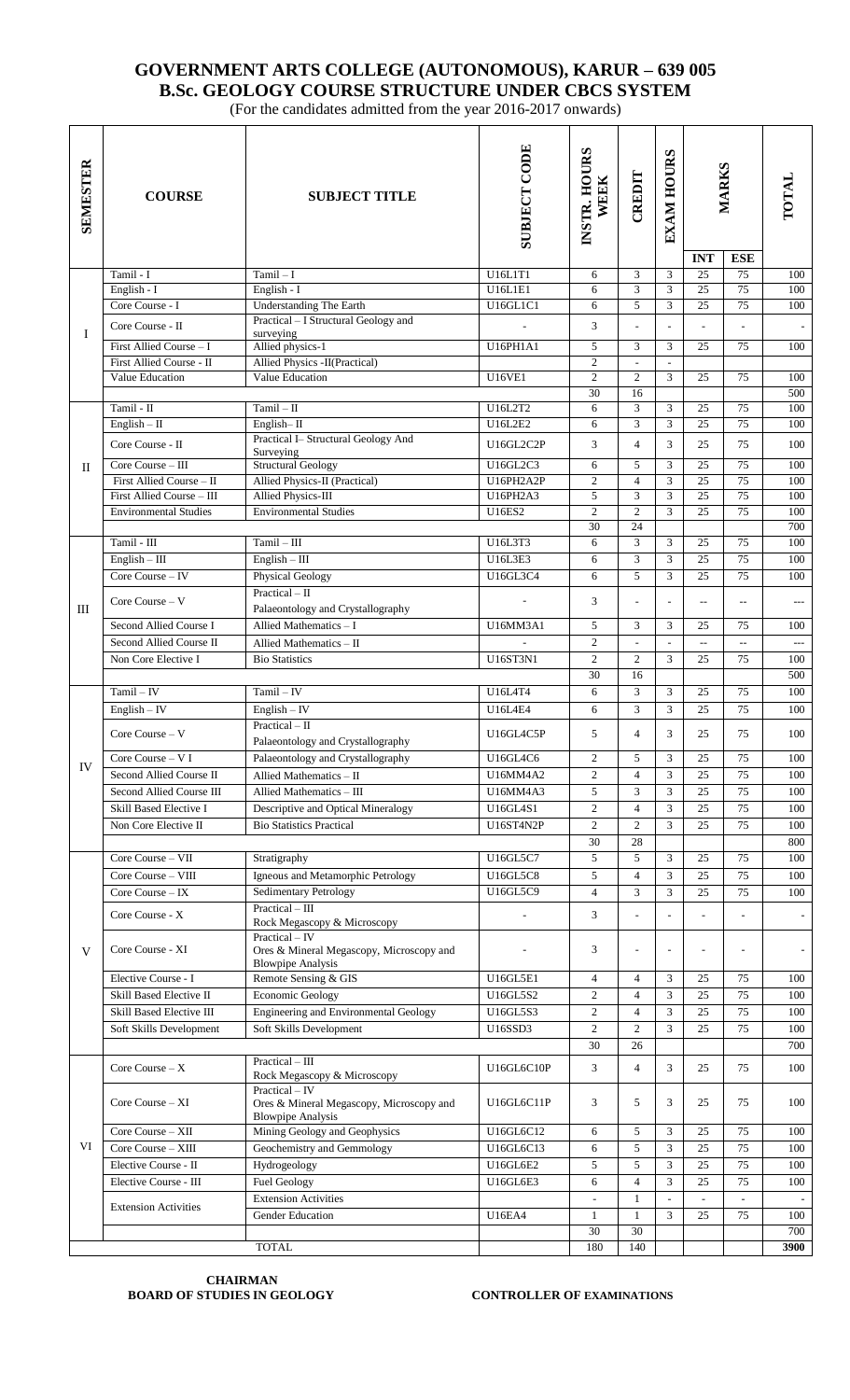**B.Sc., - GEOLOGY – I SEMESTER – CORE COURSE - I**

(For the candidates admitted from the year 2016-2017 onwards)

### **UNDERSTANDING THE EARTH**

#### **Course outcomes**

- To be familiar with the origin of earth and earth's system science.
- Ability to understand the process and identification of age of the earth.
- Ability to understand the interior of the earth and earth's interaction components.
- Ability to understand the origin of continents and oceans.
- **Unit 1 Earth system sciences**: Definition Branches and scope of Geology. Solar system Origin of the solar system – Nebular hypothesis – Planetesimal hypothesis – Tidal hypothesis – Von weiszacker's hypothesis and Dust Cloud hypothesis. Big Bang Theory. Members of the solar system, Terrestrial and Jovian Planets. Planets – Satellites –Asteroids – Meteorites – Comets. Kepler's law of planetary motion – Bode's law. **The age of the earth:** Element of radio activity – Radio minerals and their decay – Isotopes – Sedimentation method – Salinity method – Kelvin's rate of cooling method. *Radiometric methods*: Uranium-Lead, Thorium–Lead and Potassium– Argon methods. Note on C<sup>14</sup> method. *Relative dating methods*: Unconformable surfaces – changes in litho units – super imposed beds and their occurrences. *Indirect methods*: A brief account of Glacial and Lacustrine Varves – Dendrochronology – Oceans salinity. Earth's dimensions, size, shape, axis of rotation, revolution – Perigee and Apogee positions.
- **Unit 2 Earth and Its Interior:** Layered structure of earth Differentiation of Earth's Core, Mantle and Crust Seismic boundaries and discontinuities – Shadow zones. **Earth As A System of Interacting Components -** Solid earth, Atmosphere, Hydrosphere, Biosphere. History of development of Geological thoughts – Neputunism, Plutonism, contribution of Werner, Hutton, Smith and Lyell. **Earthquakes:** Definition, causes, elasticrebound theory, focus and epicentre, intensity and magnitude. Effects of Earthquakes. Seismic waves, Seismograms, Travel-time curve for seismic waves. Locating epicentre and Determining magnitude. Earthquake belts. seismic zones of India. Prediction of Earthquakes and Remedial Measures. **Tsunami and Seiche Waves:** Definition - Kinds – Generation of waves – Remedial measures. A case study on impact of Tsunami along the Indian coast during 2004.
- **Unit – 3 Origin of Continents and Oceans**  Distribution and Characteristics. Continental margins and Ocean basins: Continental shelf, Continental slope, Continental rise, Abyssal plain, Oceanic trenches, Oceanic ridges and Volcanic islands. Continental Drift: Definition – Mechanisms – Wegner and Taylor hypothesis. Seafloor spreading – Definition – Mechanism – Evidences. **Mass Movements –** Definition – classification – slow movements: Soil creep, Rock creep and Solifluction. Rapid movements: Earth flows, Rock falls and Landslides. Causes and remedial measures.
- **Unit – 4 Atmosphere:** Definition Composition and Structure Geothermal gradient Wind systems: Planetary winds – Trade winds, westerlies and polar easterlies; Monsoon winds and Local winds. **Mountains:**  Origin and classification of mountains – Life cycle of mountains. **Plate Tectonics** – Concept of plate tectonics – Different kinds of crustal plates – Plate movements and their causes. Plate boundaries: Convergent, Divergent and Transform. Features related to Plate Tectonics: Island Arc systems – Mountain chains, Subduction zones – Rift and Ramp valleys. Ring of Fire. Volcanic and earthquake belts in relation to plate tectonics. Transform faults. **Isostasy:** Prat's and Airy's hypothesis – Causes, effects and evidences of sea level changes. Gravity anomalies of Earth, Bouger and Free-air anomalies. Concept of isostasy and compensation. **Geosynclines:** Stille's, Kay's, Strahler's and Schuchert's Classifications of Geosynclines. Characters and distribution of Geosynclines.
- **Unit – 5 Plateaus and Plains**: Definition origin, types and characteristics. Deccan plateau origin and mode of occurrence, aerial extent and economic importance. **Weathering:** Definition – mechanism – agents of weathering. Classification of weathering – Physical, Chemical and Biological. Factors affecting weathering – products of weathering. **Rivers:** Definition – origin – three stages of river – formation and geological importance of deltas and alluvial fans. Drainage patterns and its significance. **Seas and oceans**: Definition – outlines of geological process and landforms **Lakes:** Definition – classification and geological process.

#### **Text Books:**

1. Press, F., Siever, R., Grotzinger, J. and Jordan, T.H., 2004, Understanding Earth, 4th Edn., W.H. Freeman, 567 p. [A later 5th Edn., will also be useful]

2. Tarbuck, E.J. and Lutgens, F.K., 2006, Earth Science, 11th Edn., Pearson Prentice Hall, New

Jersey, 726 p. [Earlier editions e.g. 10th or 9th, or even earlier, will also be useful].

3. Arthur Holmes Principles of physical Geology: Thomas Nelson & sons London.

4. Philip G. Worcester A textbook of geomorphology: D. Van Nostrand co., London.

5. Radhakrishanan. V. General Geology - V.V.P. Press.

6. Mahapatra, G.B. A text book of Geology, CBS, Delhi

#### **Reference Books:**

1. Duff, P.McL.D., editor, 1992, Holme's Principles of Physical Geology, ELBS – Chapman Hall, 791p. [Earlier editions will also be helpful]

2. Skinner, B.J., Porter, S.C. and Park, J., 2003, The Dynamic Earth: An

Introduction to Physical Geology [With CDROM], John Wiley & Sons, 631 p.

[Earlier editions will also be helpful]

3. Skinner, B.J., 2010, The Blue Planet: An Introduction to Earth System Science, John Wiley & Sons, 592 p. 4. William J. Miller Principles of physical Geology : Thomas Nelson & sons , London.

- 5.W. D. Thornbury A text book of geomorphology : D. Van Nostrand co., London.
- 6.A.L. Bloom General Geology V.V.P. Press.

7.L.D. Leet& Judson Physical Geology : Prentice Hall, India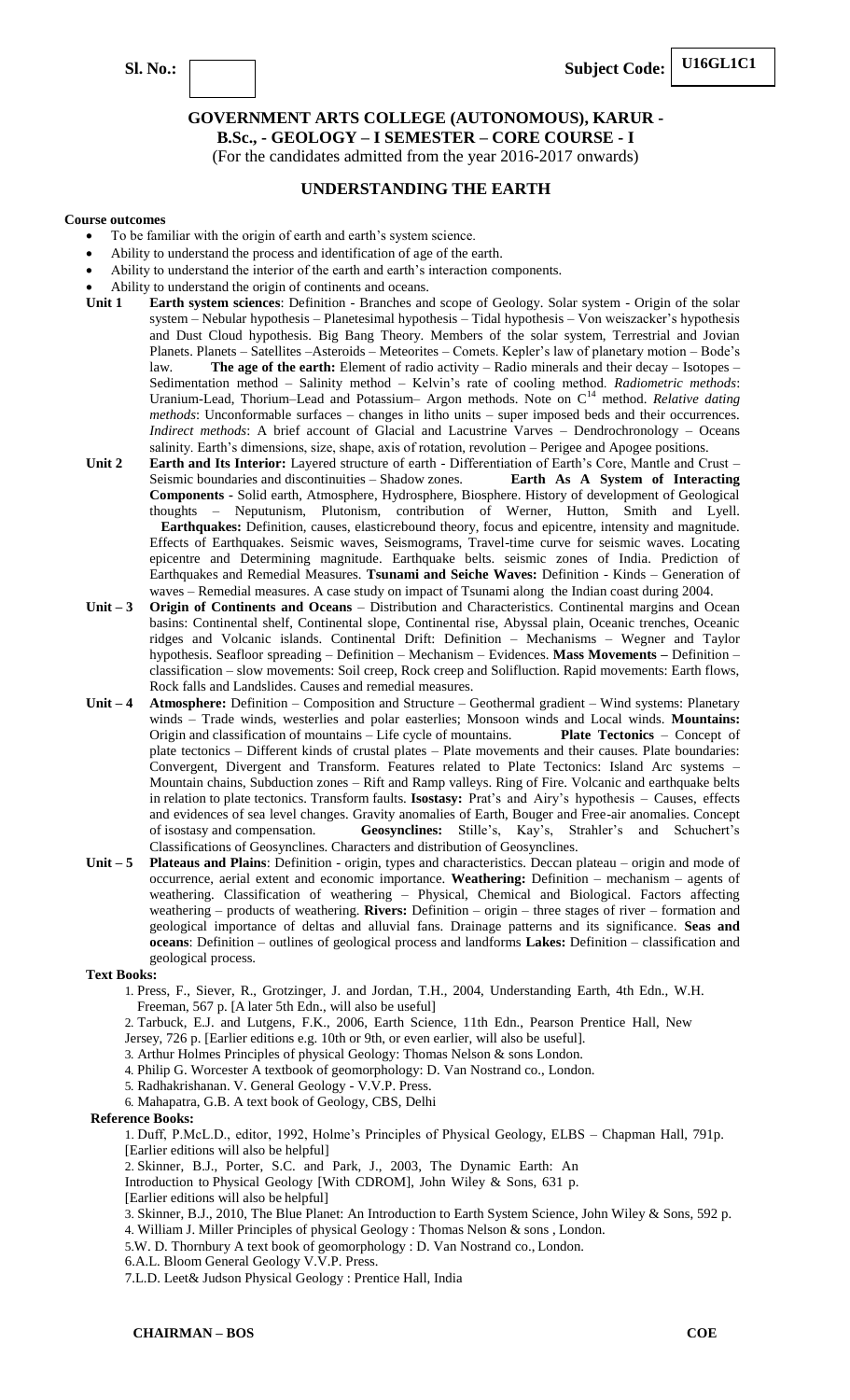### **Sl. No** . **Subject Code:**

### GOVERNMENT ARTS COLLEGE (AUTONOMOUS) KARUR

### **B.SC., - GEOLOGY– II SEMESTER - CORE COURSE – II**

(For the candidates admitted from the year 2016-17onwards)

### PRACTICAL - I STRUCTURAL GEOLOGY AND SURVEYING

### **Course outcomes**

- To be familiar with topographic maps to recognize different landforms, major Structures such as folds, faults, unconformities, fracture patterns, shear zones and intrusions.
- Ability to Use the clinometer and brunton compass . Use of Global Positioning Systems (GPS) to know the mean sea level (MSL).
- Ability to understand the Stereographic projection of planes and lines.
- To be familiar with Chain Surveying, Open traverse and Closed traverse. Prismatic Compass Surveying and determination of the distance between two inaccessible stations.
- 1. Reading and interpretation of topographic maps to recognize different landforms, major structures such as folds, faults, unconformities, fracture patterns, shear zones and intrusions.
- 2. Use of clinometer and brunton compass, measurement of altitude of planar and linear structural elements. Use of Global Positioning Systems (GPS) to know the mean sea level (MSL), latitude and longitude.
- 3. Problems to interpret trend of outcrop of different beds and reading of solid maps measuring the dip and strike of a outcrop. Graphical solution of true dip and apparent dip problems. Two- and three-point problems.
- 4. Stereographic projection of planes and lines: solution of simple structural problems using a stereonet. E.g. True dip – apparent dip relations, determination of axis of cylindrical folds.
- 5. Construction of block diagrams of homoclinal (unfolded) beds and folded beds. Describing the fold and fault maps. Construction of vertical sections. Determination of throw and heave of vertical faults.
- 6. Reading of Unconformable Solid Maps Construction of sections in the geological maps to describe the geological history of the area – Interpretation of the structures – Determining the order of superposition of beds. Determination of vertical and true thickness by simple calculations.
- 7. Understanding the Topographic Sheets Describe of features in Survey of India (SOI)'s Toposheet: Extra-marginal, Marginal, Intra-marginal information. Major conventional sings and symbols. Physical and socio–cultural features.

#### **SURVEYING**

Chain Surveying: Open traverse and Closed traverse.

Prismatic Compass Surveying: Determination of the distance between two inaccessible stations. Radiation method and Intersection method.

Plane Table Surveying: Determination of the distance between two inaccessible stations. Radiation method and Intersection method.

Levelling: Dumpy level – Rise and Fall method

### **FIELD TRAINING PROGRAMME:**

In partial fulfilment of B.Sc. geology degree course students should undergo local field work to study the petrology, structural geology of the area in and around karur district, for a period of 7 days. The student should submit a field report on field training programme along with specimens collected from the field. Internal assessment marks for the practicals are Practical class attendance  $=$  5marks; Practical test=10; Field training report=25 marks;  $Total = 40$  marks.

### **TEXT BOOKS :**

1. M.P.Billings : Structural Geology: Prentice Hall, Englewood Clifts, U.S.A,

2. C.M. Novin : Principles of structural Geology John Willey, New York.

- 3. De Sitter : Structural geology McGraw Hill, New York
- 4. Gokhale, N.W. 1996 Theory of Structural Geology. CBS Publishers.

5. Davis, G.H. and Reynolds, S.J., 1996, Structural Geology of Rocks and Regions, 2nd Edn., John Wiley & Sons, New York, 776 p.

6. Van der Pluijm B.A. and Marshak, S., 2004, Earth Structure: An Introduction to Structural Geology

#### and Tectonics, 2nd Edn., W.W. Norton & Co., New York, 656 p. **REFERENCE BOOKS:**

- 1. V.V. Belousov StructurralGeolgy Moscow
- 2. P.C. Bedgley Structural and Tectonic, Principles: Harper & Row, New york.
- 3. E.W. Spencer An Introduction to structural Geology: Mc Graw Hill, New York
- 4. Twiss, R.J. and Moores, E.M., 2007, Structural Geology, 2nd Edn., W.H. Freeman, New York ,736
- p. [Earlier edition (1992) of the same book will be equally useful]

5. Ghosh, S.K., 1993, Structural Geology: fundamentals and modern developments, Pergamon, Oxford,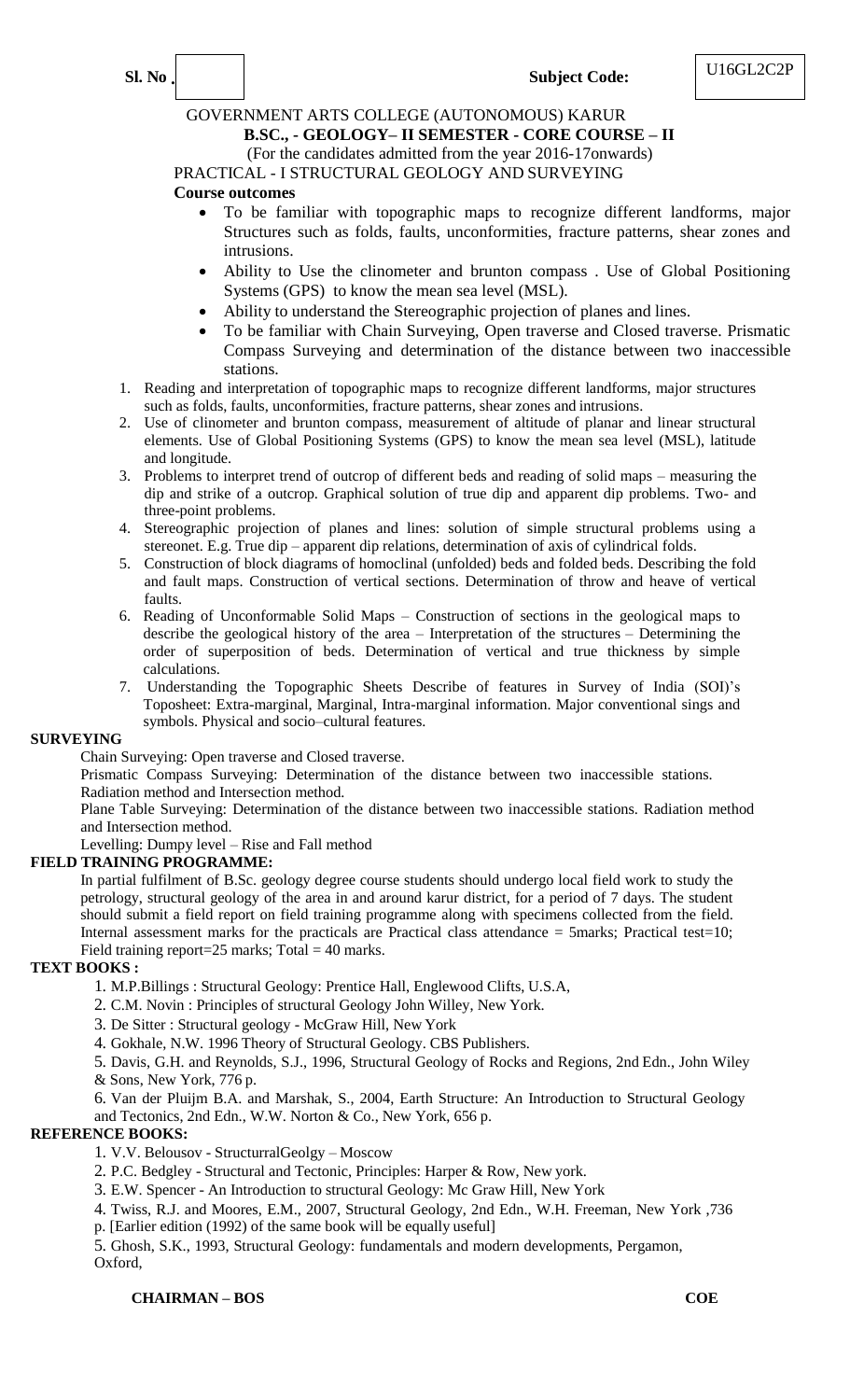**U16PH1A1**

### **GOVERNMENT ARTS COLLEGE (AUTONOMOUS) KARUR-05 B.SC.,-I SEMESTER – ALLIED COURSE-I (FOR CHEMISTRY, MATHEMATICS & GEOLOGY MAJOR) (For the candidates admitted from the year 2016-17 onwards) ALLIED PHYSICS – I**

#### **Course Outcomes (CO)**

On the successful completion of the course, the students will be able to

- 1. CO1 Analyze and comprehend regarding the strength of the solid materials of different size.
- 2. CO2 Understand specific heat capacity of gas and the different theories on specific heat capacity.
- 3. CO3 Distinguish between magnetic effect of electric current and electromagnetic induction and to apply the related laws in appropriate circumstances.
- 4. CO4 Sound waves deals about amplitude how loud it is and its pitch.

### **UNIT- I: PROPERTIES OF MATTER**

Stress – strain - Hooks law - Elastic constants - Young's modulus by non-uniform bending - Static torsion - Rigidity modulus by torsion pendulum - I form of girder - Surface Tension: Surface tension of the liquid by drop weight method - Explanation of molecular theory - Viscosity: Newton's formula - Poiseuille's formula - stream line motion - Turbulent motion - Critical velocity - Co-efficient of viscosity - Co-efficient of viscosity by Poiseuille's method - Ostwald's viscometer.

#### **UNIT-II: MECHANICS**

Force - centripetal and centrifugal forces - Laws of friction - co-efficient of friction - Banking of curved tracks - Newton's law of gravitation – Kepler's laws of Planetary motion - Deduction of Newton's law of gravitation from Keplers law - Centre of gravity - Centre of gravity of solid cone - Floatation laws - Stability of floating bodies.

#### **UNIT-III: HEAT AND THERMODYNAMICS**

Celcius – Rankine-Fahrenheit Scale - Entropy and Enthalpy definition - Thermal conductivity of a bad conductor by Lees Disc method - Newton's law of cooling - Specific heat capacity of liquids - Liquification of gases – Linde's process - Isothermal and adiabatic process zeroth, first, second laws of thermodynamics - solar constant - Angstrom pyroheliometer

#### **UNIT-IV: MAGNETISM AND ELECTROMAGNETISM**

Magnetic materials - Properties of dia, para, ferro and anti ferro magnetic materials - Permeability and susceptibility - Laws of electromagnetic Induction - Biot and Savarts law - Force acting on a conductor carrying current in magnetic field – Moving coil galvanometer - Eddy currents – applications.

#### **UNIT-V: SOUND**

Laws of stretched strings - determination of frequency of alternating current by Sonometer characteristics of musical sound - Acoustics of buildings – Decibel - Reverberation time - Sabine's formula for reverberation time - Condition for good acoustics - Ultrasonics: Piezo-electric effect piezo-electric oscillator - Properties of ultrasonic waves and its applications.

### **BOOKS FOR STUDY:**

*Unit-I*

- *1.* Brijlal subramaniam, *Properties of matter and sound.*
- *2.* R. Murugesan *Properties of matter and sound.*

*Unit-II*

*1.* R. Murugesan *Allied Physics I & II.*

*2.* A. Sundaravelusamy *Allied Physics.*

*Unit-III*

1. Heat and Thermodynamics - Brijlal subramaniam

2. Heat and Thermodynamics - Narayanamurthi and Nagarathinam *Unit-IV*

- 1. Electricity and magnetism R. Murugesan
- 2. Electricity and magnetism Narayanamurthi and Nagarathinam
- 3. Electricity and magnetism Brijlal subramaniam

*Unit-V*

- 1. Sound -- Brijlal subramaniam
- 2. Sound R.L. Seihgal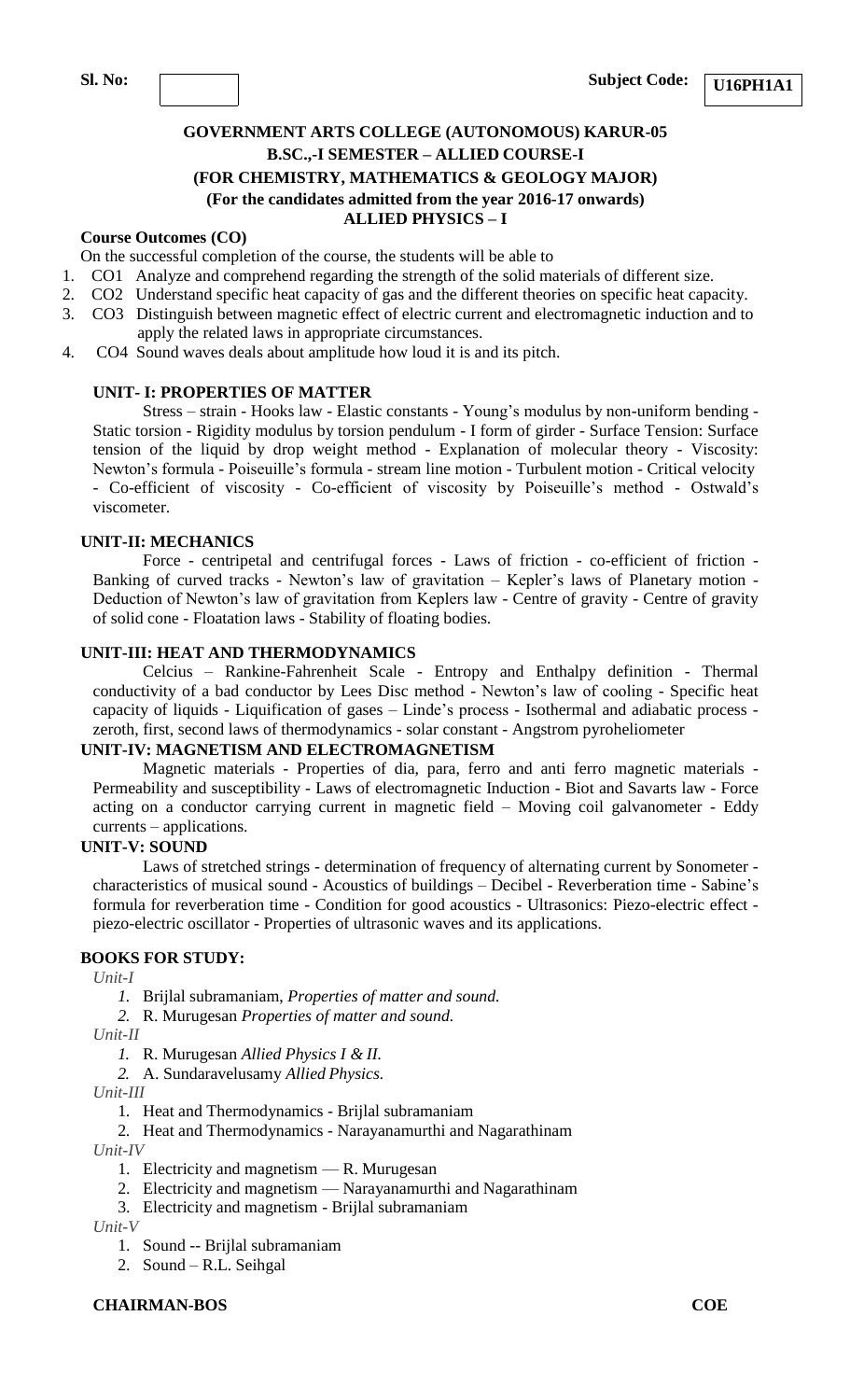**Sl. No.: Subject Code:**

### **GOVERNMENT ARTS COLLEGE (AUTONOMOUS) KARUR**

### **B.Sc., - GEOLOGY - II SEMESTER- CORE COURSE - III**

(For the candidates admitted from the year 2016-17onwards)

### **STRUCTURAL GEOLOGY**

### **Course outcomes**

- Ability to understand different kinds of structures exhibited in rock surface formed by Various forces
- Ability to understand Primary and secondary planar and linear structural elements,
- Strike and dip, pitch and plunge.
- Ability to understand the classification of folds, faults and joints.
- Ability to understand the kinds of foliation and their geometrical relation to folds. Morphological features of cleavage and schistosity

#### **Unit – 1**

Introduction of structural geology: Definition – geometric, kinematic and dynamic analysis of structures. Penetrative and non-penetrative structural elements: Primary and secondary planar and linear structural elements, strike and dip, pitch and plunge. Representation of planes and lines in stereographic and equal area projection diagrams. Outcrops of planes on horizontal and uneven surfaces: Outlier and inlier. Scales of observation of structures. Scope of structural geology.

#### **Unit – 2**

Folds: Definition – parts of fold, antiform, synform, netral fold, anticline. Nomenclature of folds based on fold shape and orientation of axis and axial plane. Ramsay's classification of folds. Variation of thickness of folded layers, isogons. Relation between major and minor folds. Foliation: Definition – kinds of foliation and their geometrical relation to folds. Morphological features of cleavage and schistosity, Morphological classification of rock cleavage. Relation of cleavage and schistosity to major folds. Lineation: Definition – types of lineation and their geometrical relation to folds.

### **Unit – 3**

Stress and strain: Concept of stress – normal stress - shear stress – principal axes of stress – plane of maximum shear stress. Displacement and strain longitudinal and shear strain – principal axes of strain, homogeneous and heterogeneous strain – rotational and irrotational strain. Pure shear and simple shear. Strain ellipse and strain ellipsoid. Brittle and ductile deformation. Creep of rocks - elastic, viscous and plastic behaviour.

### **Unit – 4**

Deformation: basic concepts of superimposed deformation, interference patterns in superimposed folding, deformation of older planar and liner structures, geometry of new structures. Concept of buckle (flexure), flexure slip, bending and slip(shear) folds, geometrical characteristics of folds formed by buckling and heterogeneous simple shear. Fracturing of rocks: Tension and shear fractures. Joint – definition, mechanisms, bold and joint systems, relation of joints to folds.

### **Unit -5**

Definition, mechanisms – Translational and rotational movements, slip and separation. Nomenclature of faults based on geometrical relation of faults be beds. Effects of faults on outcrop of strata. Horst and Graben, Autochthon, Allochthon, Nappe, Window and Kippe. Criteria for recognition of faults in the field. Fold and thrust belt, Imbricate structure, Fault related folding, Duplex structure. Shear zone – basic concepts, shear zone rocks, common structures in shear zones. Shear zones in Tamil nadu, geologic and economic importance of shear zones. Unconformity: definition, mechanism, types of unconformity, criteria for distinguishing unconformity from faults and intrusive contacts. Significance of unconformity in various geological studies, type

### **TEXT BOOKS :**

1.M.P.Billings : Structural Geology: Prentice Hall, Englewood Clifts, U.S.A,

- 2. C.M. Novin : Principles of structural Geology John Willey, New York.
- 3. De Sitter : Structural geology McGraw Hill, New York
- 4. Gokhale, N.W. 1996 Theory of Structural Geology. CBS Publishers.
- 5. Davis, G.H. and Reynolds, S.J., 1996, Structural Geology of Rocks and Regions, 2nd Edn., John Wiley & Sons, New York, 776 p.
- 6. Van der Pluijm B.A. and Marshak, S., 2004, Earth Structure: An Introduction to

Structural Geology and Tectonics, 2nd Edn., W.W. Norton & Co., New York.

### **REFEREANCE BOOKS:**

- 1. V.V. Belousov StructurralGeolgy Moscow
- 2. P.C. Bedgley Structural and Tectonic, Principles: Harper & Row, New york.
- 3. E.W. Spencer An Introduction to structural Geology: Mc Graw Hill, New York
- 4. Twiss, R.J. and Moores, E.M., 2007, Structural Geology, 2nd Edn., W.H. Freeman, New
- York ,736 p. [Earlier edition (1992) of the same book will be equally useful]
- 5. Ghosh, S.K., 1993, Structural Geology: fundamentals and modern developments, Pergamon, Oxford **CHAIRMAN – BOS COE**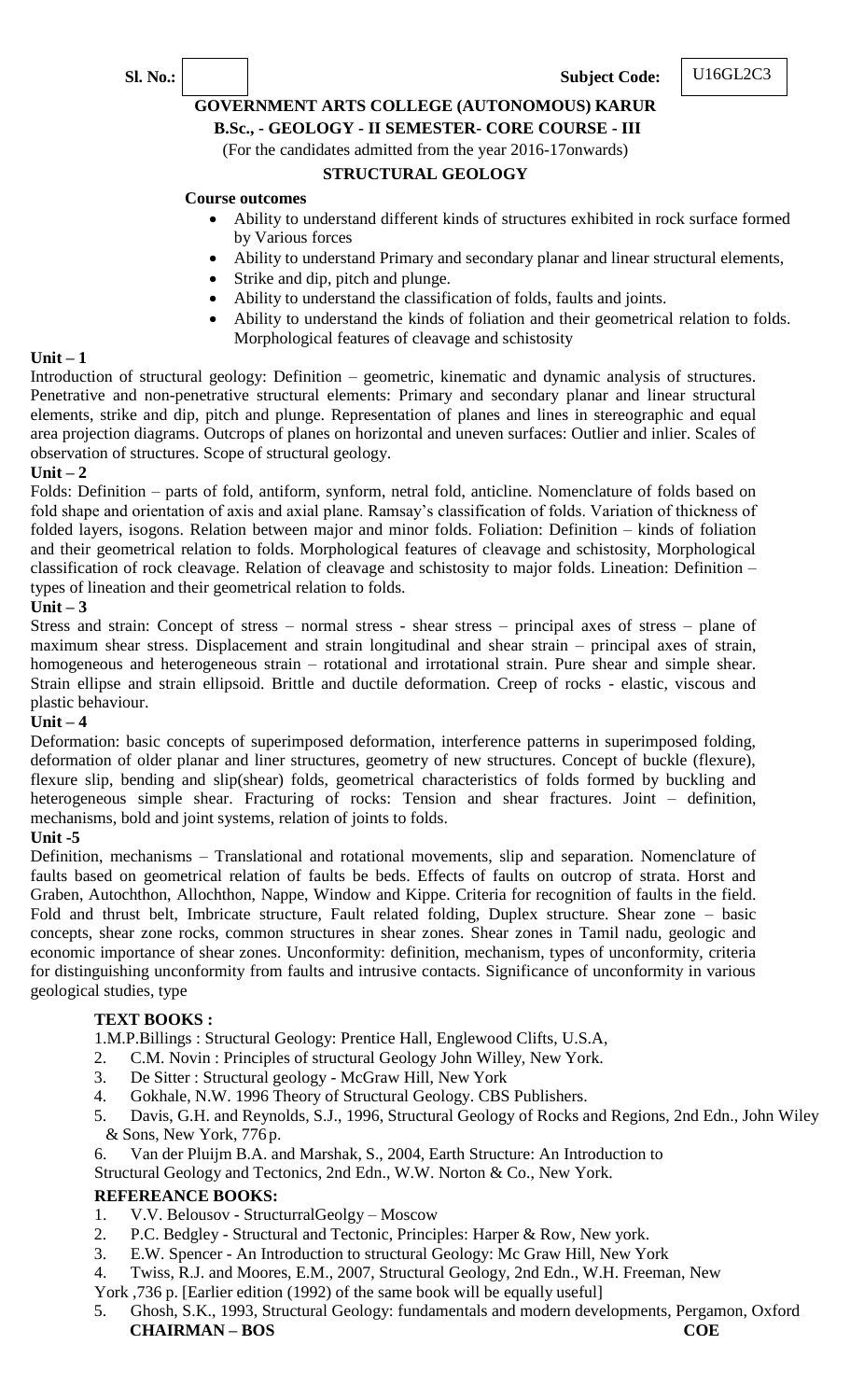# **GOVERNMENT ARTS COLLEGE (AUTONOMOUS) KARUR-05 B.Sc., –II - SEMESTER – FIRST ALLIED COURSE – II**

# **(FOR CHEMISTRY & MATHEMATICS MAJOR)**

**(For the candidates admitted from the year 2016-17 onwards)**

# **ALLIED PHYSICS – II – LAB (Any fifteen experiments)**

#### **Course Outcomes (Co)**

On the successful completion of the course, the students will be able to

- 1. CO1 Conduct experiments on stretching wires and to identify it's the strength.
- 2. CO2 Analyze the effects of refractive index of a medium using optical instruments.
- 3. CO3 Integrated chips are verified by using gate.
- 1. Young's Modulus Non Uniform Bending Pin and Microscope.
- 2. Torsional Pendulum Rigidity Modulus.
- 3. Surface tension and Interfacial Surface tension Drop weight method.
- 4. Coefficient of Viscosity of liquid using graduated burette.
- 5. Specific heat capacity of liquid by cooling method.
- 6. Lee's Disc Thermal Conductivity of a bad conductor.
- 7. Focal length of a concave lens.
- 8. Spectrometer Grating Normal incidence method.
- 9. Spectrometer refractive index of solid prism (*A,D and μ* ).
- 10. Newton's Rings Radius of curvature of a convex lens.
- 11. Sonometer Verification of transverse laws.
- 12. Carey Foster's bridge specific resistance.
- 13. Meter bridge Determination of specific resistance.
- 14. Potentiometer Low range voltmeter calibration.
- 15. Potentiometer Calibration of ammeter.
- 16. Table galvanometer Figure of merit.
- 17. EMF of thermocouple Direct deflection method.
- 18. Characteristics of a junction diode.
- 19. Construction of full wave rectifiers.
- 20.AND, OR and NOT Logic gates Verification of truth table using discrete Components.

### **BOOKS FOR REFERENCE:**

- 1. M.N. Srinivasan and others, *A Text book of Practical Physics*  Sultan Chand & Son,New Delhi.
- 2. A. Dhanalakshmi and K.R.Paramasivam, *Practical Physics*  Apsara publication,Trichy.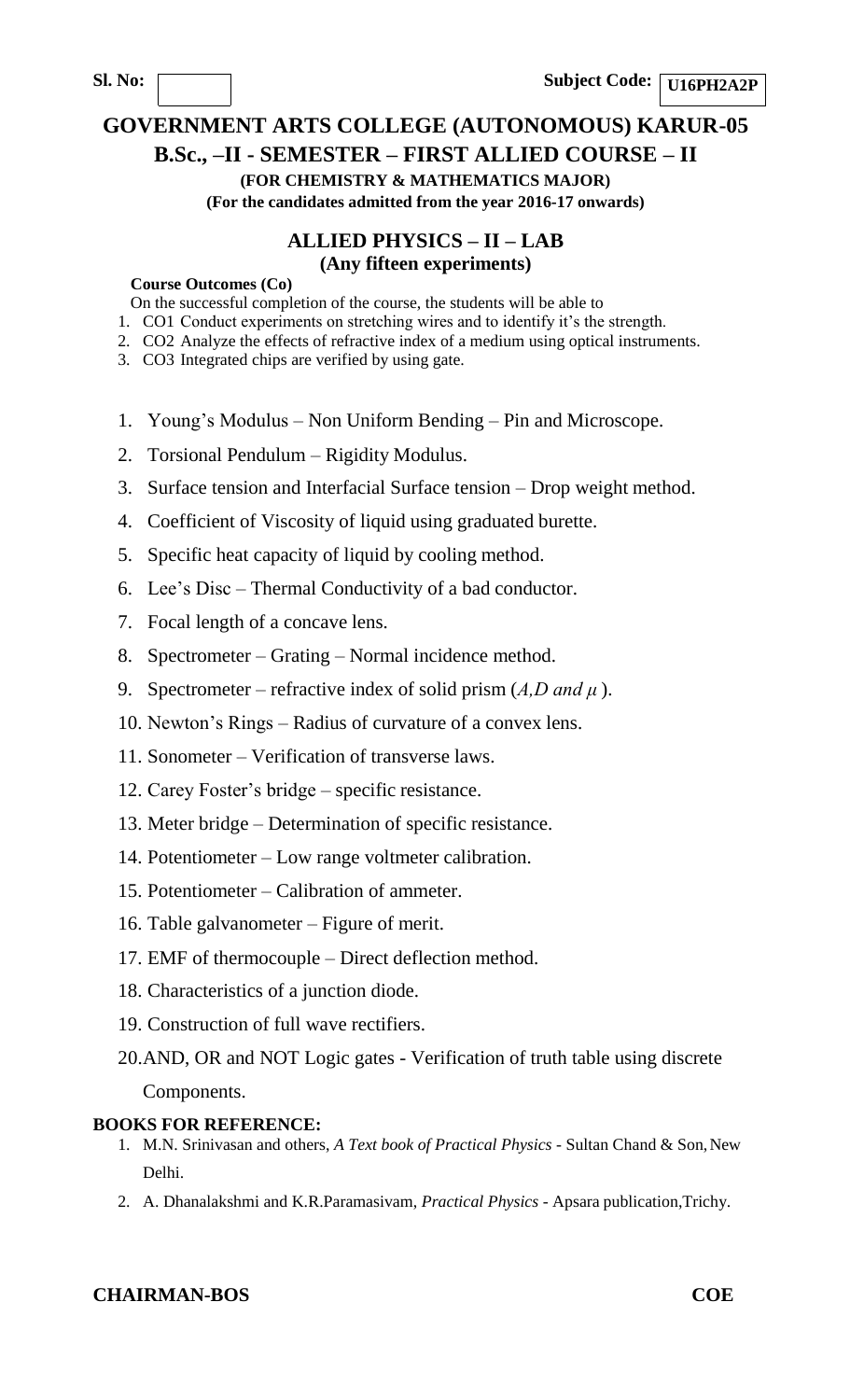#### **U16PH2A3**

# **GOVERNMENT ARTS COLLEGE (AUTONOMOUS) KARUR-05 B.SC.,-II- SEMESTER – FIRST ALLIED COURSE-III**

### **(FOR CHEMISTRY & MATHEMATICS MAJOR)**

**(For the candidates admitted from the year 2016-17 onwards)**

### **ALLIED PHYSICS – III**

#### **Course Outcomes (Co)**

On the successful completion of the course, the students will be able to

- CO1 Predict the curvature of a transparent medium.
- CO2 Understand the laser action phenomena, properties and applications of laser.
- CO3 To discuss the elementary particles.
- CO4 Have a basic knowledge of semiconductor diodes.
- CO5 Conversion between various number systems.

#### **UNIT- I: OPTICS**

Laws of Reflection and Refraction - Refractive index of prism using spectrometer - Interference - Newton's rings - Applications - Fresnel's explanation of rectilinear propagation of light - Fiber optics**:** Numerical aperture, acceptance angle - Fiber optics communication system - Temperature sensor.

#### **UNIT-II: LASER PHYSICS**

Einstein's co-efficients - Spontaneous and stimulated emission - Population inversion - Optical pumping - Condition for Laser action - Semiconductor laser - CO<sub>2</sub> laser - Nd-YAG laser -Applications of laser - Holography - Construction and Reconstruction.

#### **UNIT-III: ATOMIC & NUCLEAR PHYSICS**

Atomic physics: Photo electric effect - Einstein photoelectric equation - Coupling schemes – LS & JJ couplings - Zeeman effect – Experiment - Stark effect (definition only) - Nuclear Physics: Detection of nuclear radiation - Geiger Muller counter - Particle accelerators: Betatron - Elementary particles: Leptons, Mesons, and Baryons.

### **UNIT IV: SEMICONDUCTORS AND OPTOELECTRONICS**

Volt - Ampere Characteristics of P-N junction Diode - Zener diode - Applications of Zener diodes - Zener voltage regulator - Optoelectronic devices: Photovoltaic cell - Photoconductive cell - Solar cell – Phototransistor - LED and LCD - Construction and working.

#### **UNIT-V: NUMBER SYSTEM AND DIGITAL ELECTRONICS**

Binary, Octal, Hexadecimal - Interconversion - AND, OR, NAND, NOR, XOR, XNOR gates - DeMorgan's theorem - Laws of Boolean algebra - Operation Amplifiers: Ideal characteristics – Inverting - Non inverting op-amp - CMRR – Adder – Subtrator. **BOOKS FOR STUDY**:

*Unit-I*

1. R. Murugesan, *Modern Physics*.

*2.* R. Murugesan, *Optics and Spectroscopy.*

*Unit-II*

- *1.* Gaur and Gupta, *Engineering physics.*
- *2.* M. Arumugam, *Engineering physics.*
- *3.* Thiagarajan, *Laser Physics.*

*Unit-III*

1. R.Murugesan, *Modern Physics.*

*Unit-IV*

- *1.* V.K. Metha, *Principles of Electronics.*
- 2. B.L. Theraja, *Basic Electronics*.

*Unit-V*

- 1. Morris Mano, *Digital Logic and Computer Design*.
- 2. Malvino & Leech, *Digital principles and Applications*.

#### **Books for References**:

1. R.Murugesan, *Allied Physics I&II*.

2. Dr.R.Sabesan & Dr.Mrs. Dhanalakshmi *Allied Physics*.

#### **CHAIRMAN-BOS COE**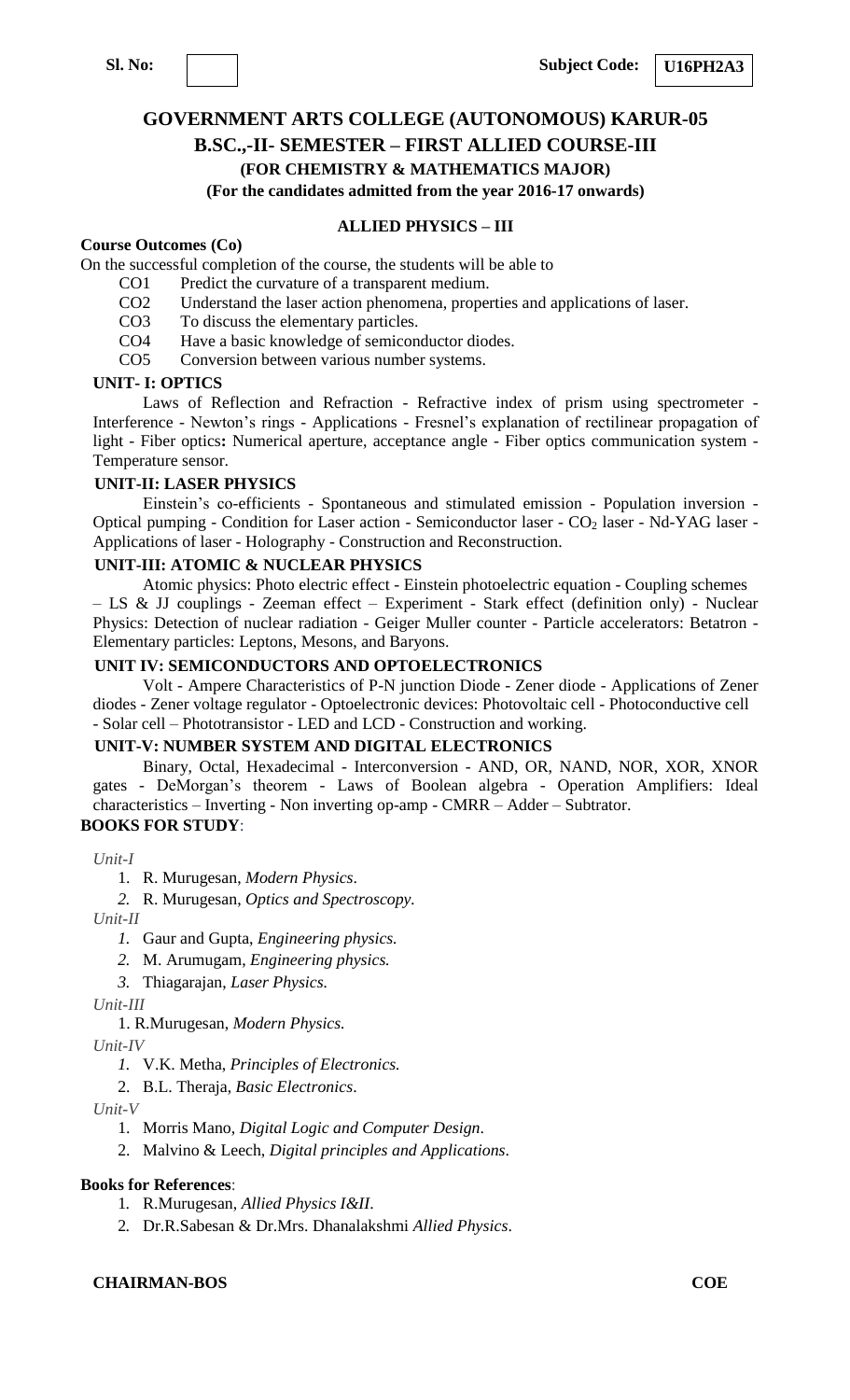#### **GOVERNMENT ARTS COLLEGE (AUTONOMOUS), KARUR-05 B.Sc., - GEOLOGY - III SEMESTER – CORE COURSE - IV**

(For the candidates admitted from the year 2016-17 onwards)

### **PHYSICAL GEOLOGY**

### **Course outcomes**

On the successful completion of the course, the students will be able to

- Ability to understand the continental drift, Sea floor spreading and the theory of plate tectonics Types of plates - Causes and rate of plate movement
- Ablity to understand the Difference between Weathering and Erosion Mechanism of Weathering Products of Weathering - economic significance of Weathering and Types of Weathering
- Ablity to understand the Earthquakes causes, elastic rebound theory, focus and epicentre, intensity and magnitude.
- Ability to understand the Geological Work of Ocean; Physical features of Oceans, Coasts, Deep Sea trench, mid oceanic Ridges.
- Ability to understand the Atmospheric circulation, weather and climate changes, Land-Air-Sea interaction, Earth's heat budget and global climatic changes.

### **UNIT – I**

**Elementary Ideas of Continental Drift** - Sea floor spreading and the theory of plate tectonics - Types of plates - Causes and rate of plate movement, plate boundaries, present day configuration of plates - Application of theory of plate tectonics in Geology to explain origin of mineral deposits - Mountains - Earthquake belts - Island arcs and various Petro-genesis. **UNIT – II**

**Rock Weathering** - Difference between Weathering and Erosion - Mechanism of Weathering - Products of Weathering - economic significance of Weathering - Types of Weathering, Soil formation - Soil profile and soil types - Geological works of River, Glacier, Wind, Ocean and Groundwater and resulting land forms.

### **UNIT – III**

**Earthquakes:** Their causes - effects and distribution - Earthquake wave - Measurement of Earthquakes - Earthquakes - causes, elastic rebound theory, focus and epicentre, intensity and magnitude - Seismic waves, Seismogram - travel - time curves for seismic waves, seismic discontinuities, locating epicentre, and determining magnitude - Earthquake belts - Effects of Earthquakes, seismic zones of India - *Volcanoes:* Types, products and recent volcanism in India. **UNIT – IV**

**Oceanography:** Geological Work of Ocean; Physical features of Oceans, Coasts, Deep Sea trench - Mid oceanic Ridges and Abyssal plain - Generations of Oceanic currents, surface currents and global ocean Conveyor system; wave erosion and beach processes; ocean as a thermostat for the earth's surface heat balance.

### **UNIT – V**

**Climatology:** Atmospheric circulation, weather and climate changes, Land-Air- Sea interaction, Earth's heat budget and global climatic changes - Glacial - Interglacial periods and ice ages evidence & cause.

### **Suggested Readings:**

### **Text Books:**

- **1. Philip G.Worcester:** A text book of Geomorphology D. Nostrandcomp Inc. New York.
- **2. Radhakrishnan. V, (1996)** General Geology, VVP, Tuticorin.
- **3. Mahapatra, G.B.** A Text Book of Geology, CBS, Delhi.
- **4. Chakranarayanan, A.B. et.al:** Concepts of Geology, Scientifica Publication.

- **1. Don Leet, & Sheldon Judson, (1960)** Physical Geology Prentice Hall, Internation Inc. Englewood, Cliff, U.S.A.
- **2. Arthur Holmes, (1992)** Principles physical Geology Thomos Nelson & sons, London.
- **3. Miller, (1949)** An introduction to physical Geology, D. Van Nostrand Company, Inc New York.
- **4. Dutta A.K.,** Physical Geology.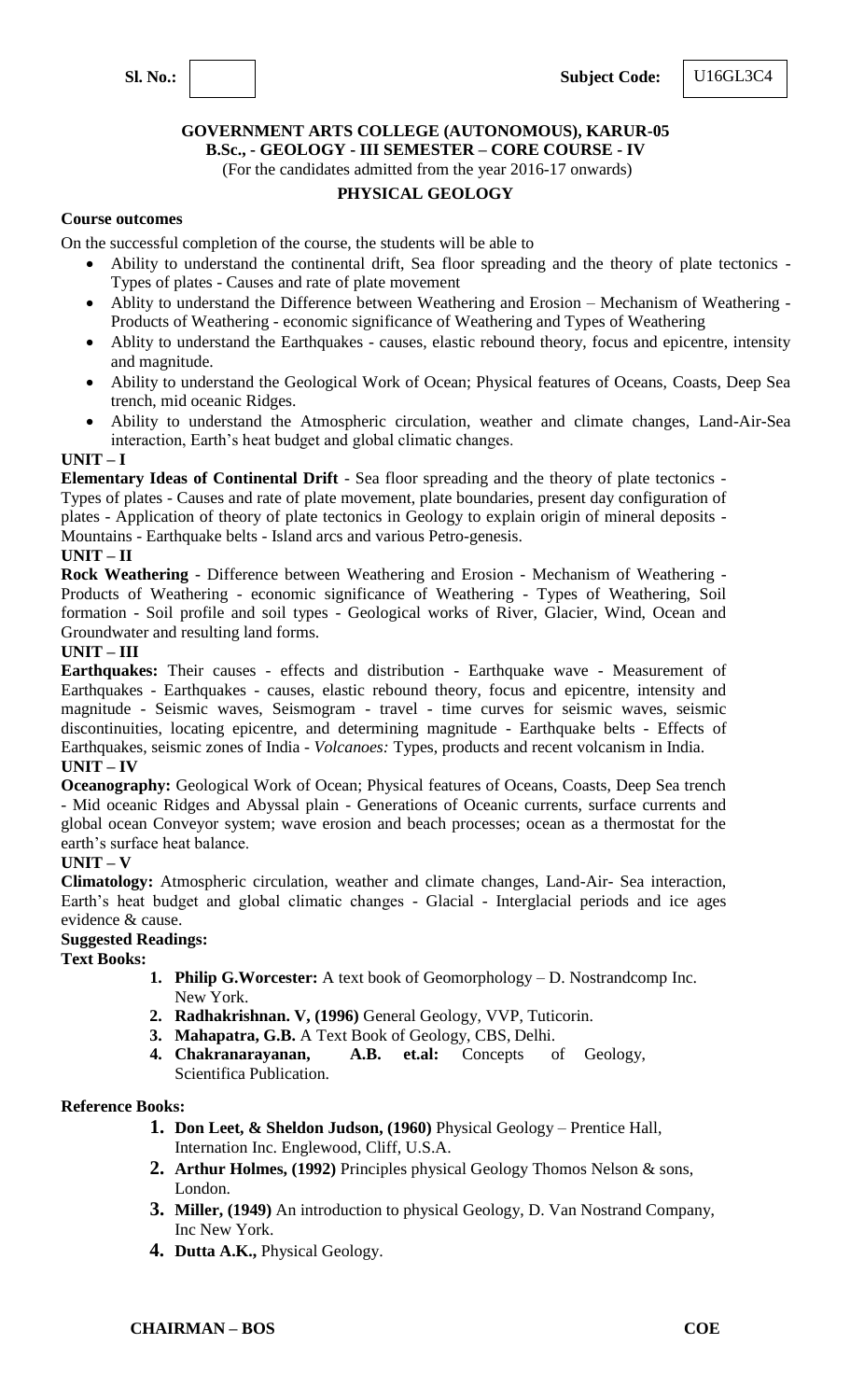### **GOVERNMENT ARTS COLLEGE (AUTONOMOUS), KARUR-05 B.Sc., - GEOLOGY - IV SEMESTER – CORE COURSE - V** (For the candidates admitted from the year 2016-17 onwards) **PRACTICAL - II PALAEONTOLOGY AND CRYSTALLOGRAPHY**

#### **Course outcomes**

On the successful completion of the course, the students will be able to

- Ability to observe hard part morphology, identification and modes of preservation and elementary structure.
- Ability to identify hard part morphology and identification of gastropod.
- Ability to Measure of interfacial angle using Contact Goniameter, Stereographic Plotting using Symmetry elements of normal classes of the six crystals.

#### **UNIT – I**

Hard part morphology, identification and modes of preservation and elementary structure - function relations of Cephalopod: *Nautilus*, *Ceratites*, *Perisphinctes*, *Macrocephalites*, *Belemnites* and *Acanthoceras*. Hard part morphology and identification and inferences on modes of living of Bivalvia: *Unio*, *Ostrea*, *Pecten*, *Venus*, *Hippurites* and *Gryphaea*.

#### **UNIT – II**

**Hard part morphology and identification of Gastropod**: *Turritella*, *Cerithium*, *Nerita*, *Natica*, *Conus*, *Murex*, *Cypraea*, *Physa* and *Bellerophon*. Hard part Morphology, identification and modes of preservation of Gondwana flora: *Glossopteris*, *Gangamopteris*, *Vertebraria*, *Ptilophyllum*, *Schizoneura*, *Pterophyllum*, *Cladophlebis* and *Dadoxylon*. Hard part morphology and identification of Coelenterate – *Calceola, Zapherenits, Lithostraotion and Favosites.*

### **UNIT – III**

Measurements of interfacial angle using Contact Goniometer. Stereographic Plotting using symmetry elements of normal classes of the six crystal system Identification. Description of the following crystal models:- **Isometric system** - Galena, Garnet, Fluorite, Magnetite Pyrite, Tetrahedrite, Sphalerite, Cuprite, and Boracite. **Tetragonal system**- Zircon, Casseterite, Rutile, Octahedrite, Apophyllite, Vesuvianite, Scheelite, Meonite and Chalcopyrite. **Hexagonal system** - Beryl, Zincite, Calcite, Hematite, Corundum, Dolomite, Tourmaline, Phenacite and Quartz.

#### **UNIT – IV**

Description of the following crystal models:- **Orthorhombic system** - Olivine, Topaz, Barite, Andalusite, Cordierite, Sulphur, Staurolite, Hypersthene, Calamine and Epsomite. **Monoclinic system** - Gypsum, Orthoclase, Augite, Amphibole, Hornblende, Epidote and Sphene. **Triclinic system** - Axinite, Albite, Anorthite, Kyanite, and Rhodenite.

#### **UNIT – V**

Study of twin crystal models of the following crystal system: Spinel, Iron Cross twin. Tetragonal: Rutile, Zircon and Cassiterite. Hexagonal: Brazil law – Calcite and Quartz. Orthorhombic: Cruciform, Aragonite – Staurolite. Monoclinic: Mica and Orthoclase. Carlsbad, Manebach and Baveno type, Gypsum, Triclinic: Albite - Simple twin.

#### **Field Training Programme: II Year of the Course.**

In partial fulfilment of the B. Sc Geology degree course, the students should be taken to areas with outcrops of fossil bearing rocks for a period of 10 days to collect and study modes of preservation of fossils. They should present the collected fossils and submit a report on the field training at the time of the main Practical Examination.

#### **Internal Assessment Marks for the practical are given below:**

**Attendance in Practical Classes:** 5 marks; **Practical tests:** 10 marks. **Full Attendance during field training, collection and submission of field report:** 25 marks. Total: 40 mark **Suggested Readings Text** 

**Books:**

- **1. Dana, E.S, (2006)** A Text Book of Mineralogy, Wiley Eastern.
- **2. Berry Mason, L.G, (1985)** Mineralogy, W.H. Freeman &Co.
- **3. Kerr B.F, (1995)** Optical Mineralogy. McGraw Hill, 5<sup>th</sup> Edition, New York.

- **1. Nield, E.W., and Tucker, V.C.T. (1985)** Palaeontology: An Introduction, 1st Edn., Pergamon Press, 178 p.
- **2. Raup, D.M., and Stanley, S.M. (1985)** Principles of Palaeontology, 1st Edn., CBS Publishers, 481 p.
- **3. Foote, M., and Miller, A.T. (2007)** Principles of Palaeontology (3rd Edn. of Raup & Stanley), W.H. Freeman, 480 p.
- **4. Dasgupta, A. (2007)** An Introduction to Palaeontology, 1st Edn., The World Press, Kolkata.
- **5. Moore, R.C., Lalicker, C.G., and Fischer, A.G. (1952)** Invertebrate Fossils, McGraw Hill 766p.
- **6. Clarkson, E.N.K. (1998)** Invertebrate Palaeontology and Evolution, 4th Edn., Blackwell, 468.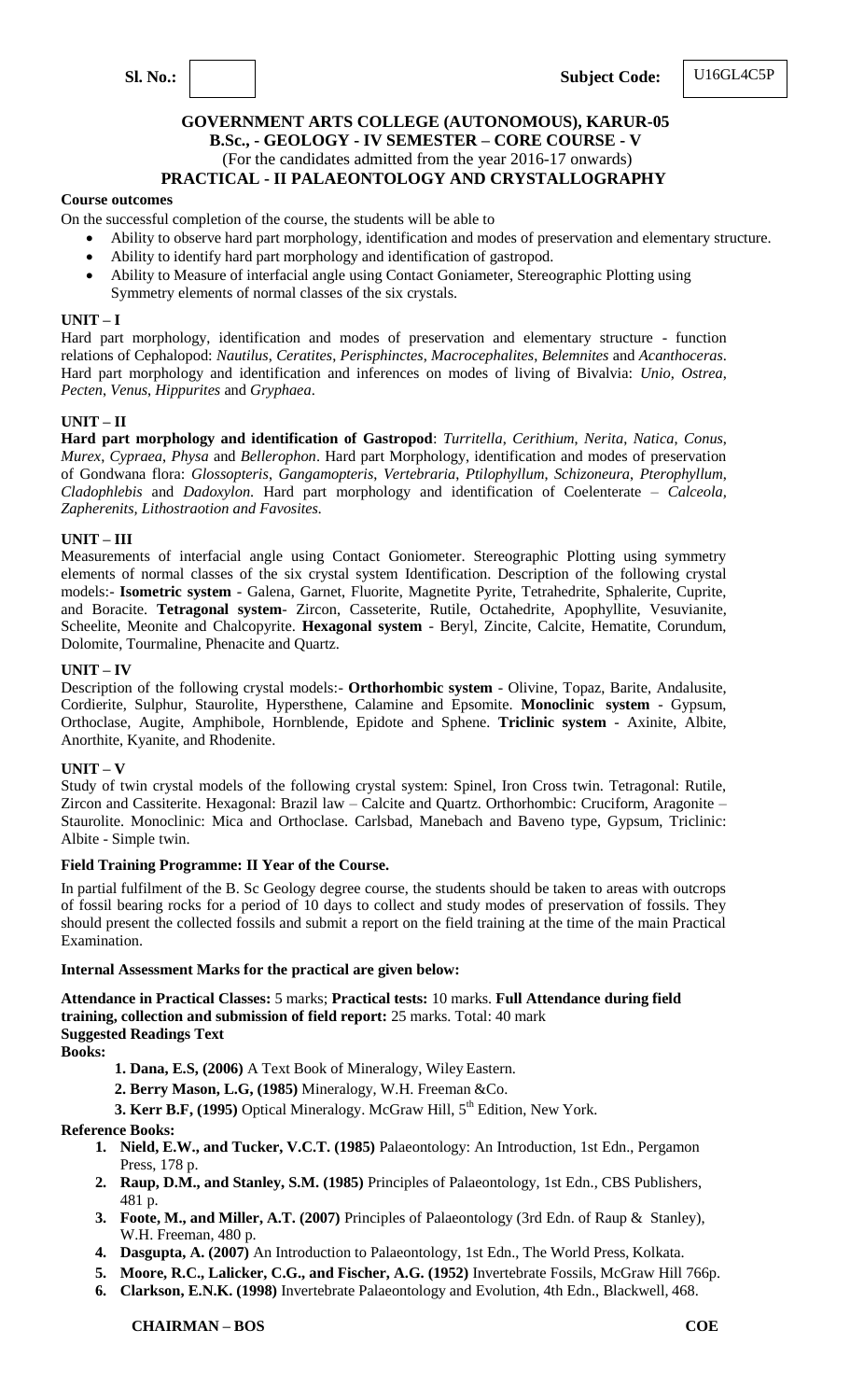#### B.Sc., – I & III – SEMESTER - FIRST/SECOND ALLIED COURSE - I (FOR CHEMISTRY, PHYSICS AND GEOLOGY MAJOR) (For the candidates admitted from 2016-2017 onwards) **ALLIED MATHEMATICS-I - CALCULUS AND FOURIER SERIES**

#### **Course Outcomes**

On successful completion of the course, the students will be able to

- $\bullet$  Understand the n<sup>th</sup> derivative of second order differential equations by using Leibnitz theorem.
- Solve the problem by using the general properties of definite integrals.
- Acquire knowledge in solving the double and triple integrals on Cartesian Co-ordinates only.
- Understand the concept of Fourier series.
- UNIT 1: Successive Differentiation  $n<sup>th</sup>$  derivative of standard functions (Derivation not needed) Simple problems only - Leibnitz theorem (proof not needed) and its applications. Curvature and radius of curvature in Cartesian Coordinates only (proof not needed) - Jacobians of two & three variables - Simple problem only.
- UNIT 2: Integrating by parts Bernoulli's formula Evaluation of integrals of types

1. 
$$
\int \frac{dx}{a+b \cos x} = 2 \int \frac{dx}{a+b \sin x} = 3 \int \frac{(a \cos x+b \sin x+c)}{(p \cos x+q \sin x+r)} dx
$$

UNIT 3: General Properties of Definite integrals - Evaluation of Definite integrals of type 1.  $\int \sqrt{(x-a)(x-a)}$ *b a*  $(x-a)(x-b)dx$ 2.  $\int_{a} \frac{ax}{\sqrt{(x-a)(x-a)}}$ *b*  $\int_a^b \sqrt{(x-a)(x-b)}$ *dx*  $(x-a)(x)$ 3.  $\int_{a} \sqrt{\frac{u}{x-1}}$  $\int_a^b$   $\sqrt{x-1}$ *a dx x b*  $x - a$  $(x - b)$  $(x - a)$ 

> Reduction formula when n is a positive integer for 1.  $\int$ *b a*  $e^{ax}x^ndx$  2. *b a n* sin *xdx*

3. 
$$
\int_{a}^{b} \cos^{n} x dx
$$
 4. 
$$
\int_{0}^{\pi/2} \cos^{n} x dx
$$
 5. 
$$
\int_{0}^{\pi/2} \sin^{n} x dx
$$
 6. 
$$
\int_{0}^{\pi/2} \sin^{m} x \cos^{n} x dx
$$

(proof not needed for 6 only).

- UNIT 4: Evaluation of Double and Triple integral in simple cases Changing the order and Evaluating the Double integration. (Cartesian Coordinates only)
- UNIT 5: Definition of Fourier series Finding Fourier Co-efficients for a given periodic function with period  $2\pi$  - Use of Odd and Even functions in evaluation of Fourier Co-efficients - Half range sine and cosine series.

#### TEXT BOOKS:

- 1. T. K. Manickavasagam Pillai, S. Narayanan, "Calculus Vol. I" S. Viswanathan Private Limited, 2011.
	- 2. S. Arumugam, Issac and Somasundaram, "Trigonometry and Fourier series", New Gamma Publishers, Hosur, 1999.

CHAIRMAN - BOS COE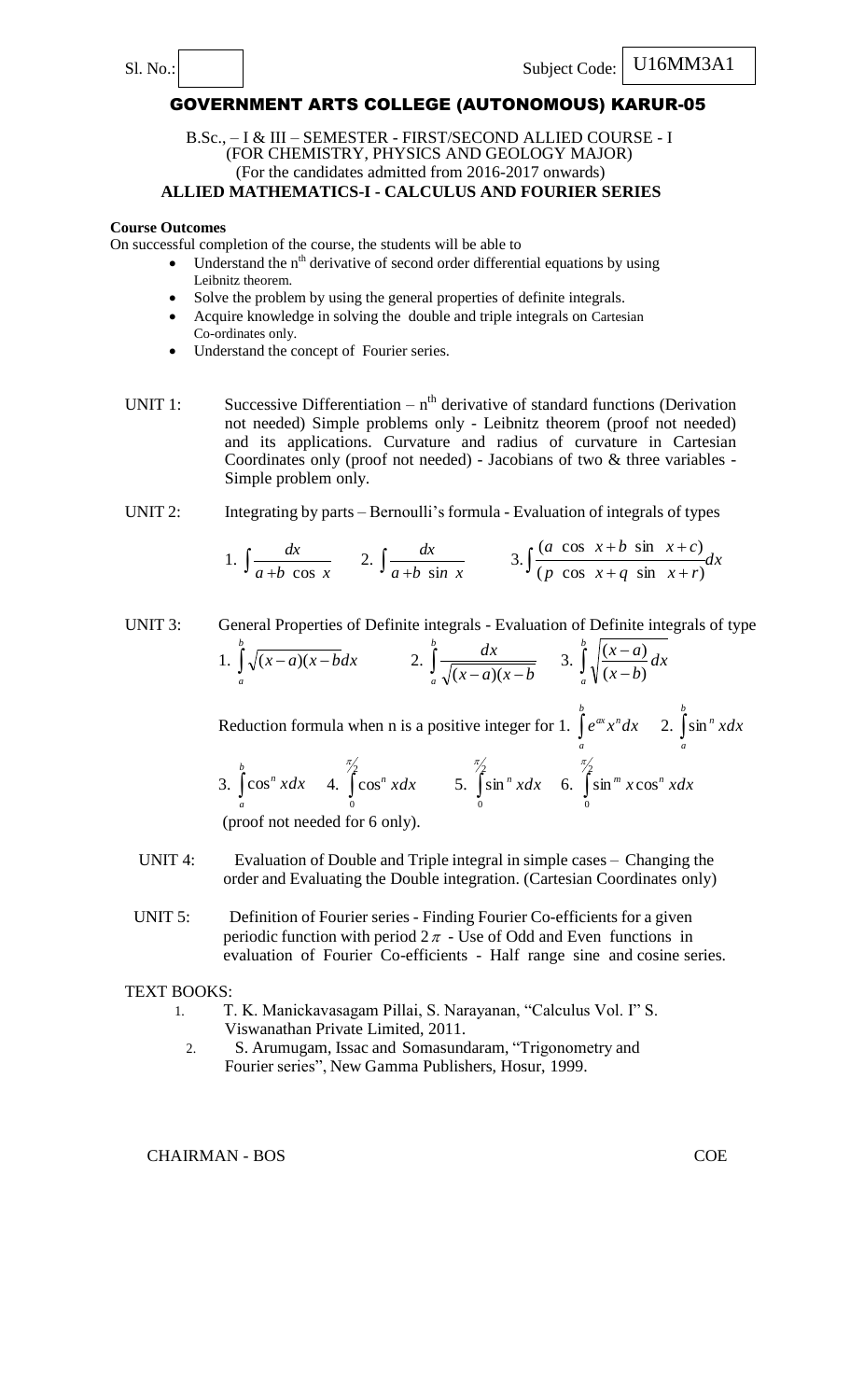### **B.Sc., - GEOLOGY - III SEMESTER – NON CORE ELECTIVE – I**

(For the candidates admitted from 2016–17 onwards)

### **BIO – STATISTICS- I**

#### **Course Outcomes:**

To imbibe statistical techniques applicable in biological sciences and to demonstrate the applications of statistical methods in real-life situations.

### **Unit – I**

Bio-statistics and biometry - meaning - descriptive biostatistics – sample statistics history statistical terms – limitations of statistical methods – aims of biostatistics – applications of biostatistics – role of biostatistics – parametric and non-parametric.

#### **Unit –II**

Classification - Meaning of Classification – Objects of Classification – Rules of Classification – Types of Classification – Difference between classification and Tabulation – Parts of Tabulation – Structure of Tabulation – Rules of Tabulation – Types of Tabulation.

### **Unit – III**

Diagrams and Graphs – Presentation of biometric data – graphic presentation of data – types of graphs – line -histogram- frequency polygon – kite diagram –stem and leaf displays - frequency curve or OGIVE – scatter or dot diagram –diagrammatic presentation of data – bar diagram – pie chart – pareto charts.

#### **Unit – IV**

Measures of central tendency - standard score or Z score - percentiles - Quartiles - Deciles -Measures of dispersion.

### **Unit –V**

Correlation – Karl Pearson's Coefficient of Correlation – Spearman's Rank Correlation Coefficient. Regression – Linear Models – Properties – Problems.

**(Note:** All examples and problem to be related to Medical Statistical data only.)

#### **Text Book**:

1. VEER BALA RASTOGI, "FUNDAMENTALS OF BIOSTATISTICS", Anu Books Pvt. Ltd. New Delhi. 2009.

#### **Reference Books:**

1. **S.PALANICHAMY, "BIO-STATISTICS", Palani Paramount Publishing Ltd. Palani.**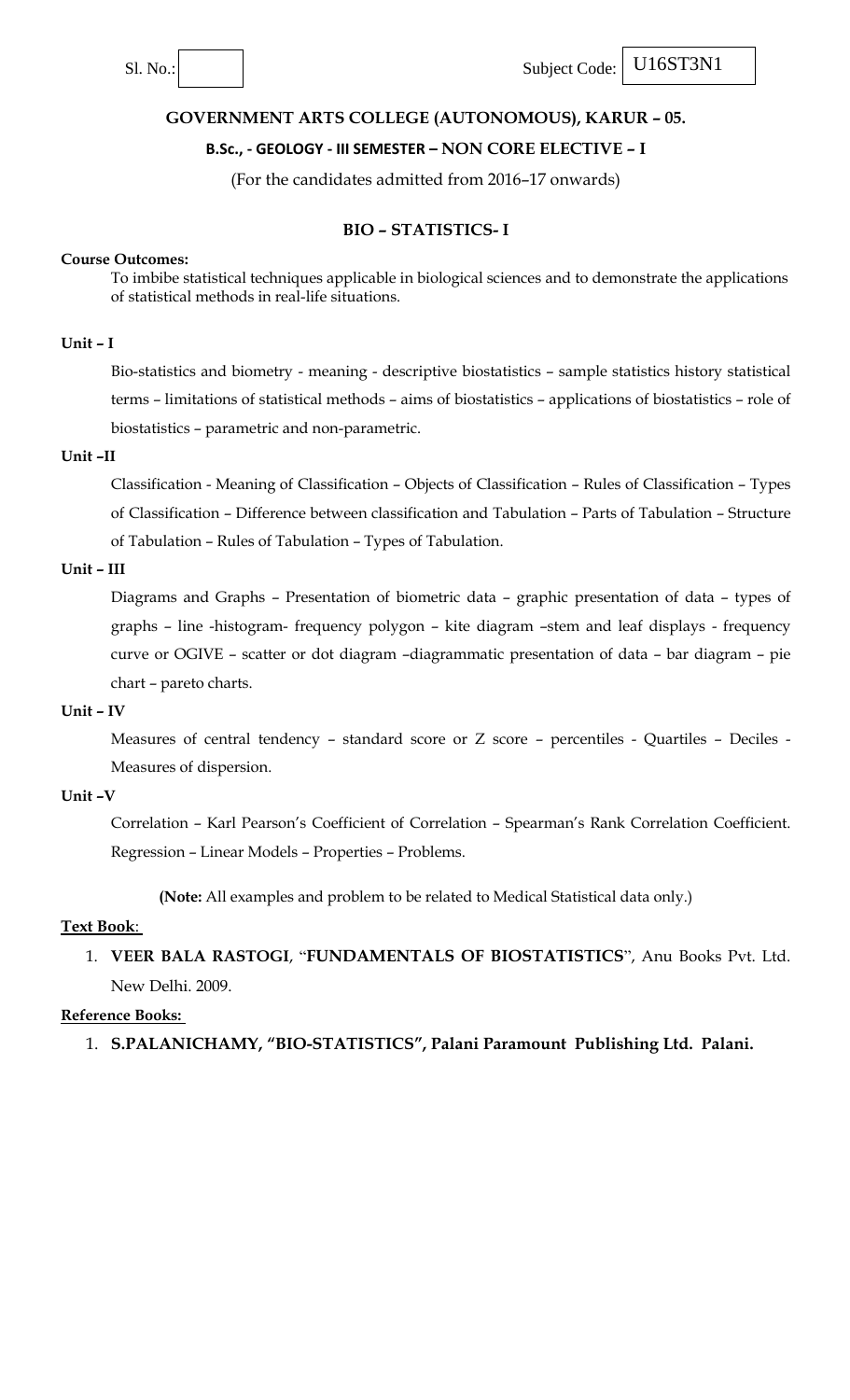**Sl. No.: Subject Code:**

### **GOVERNMENT ARTS COLLEGE (AUTONOMOUS), KARUR-05 B.Sc., - GEOLOGY - IV SEMESTER – CORE COURSE - VI** (For the candidates admitted from the year 2016-17 onwards) **PALAEONTOLOGY AND CRYSTALLOGRAPHY**

### **Course outcomes**

- Ability to understand the types of fossils and their taxonomy.
- Ability to understand the Rules and procedure for naming a new species.
- Ability to know about the Essential characteristics of crystalline and non–crystalline states of matter and 32 classes of symmetry.

### **UNIT – I**

**Introduction:** Definition and types of fossils; Major disciplines in palaeontology; Brief introduction to Precambrian and Phanerozoic life forms. Fossilization: Definition, Conditions, modes and preservation of fossils, Taphonomy; imperfection of fossils record. Law of faunal succession.

### **UNIT – II**

**Taxonomy**: Hierarchical nature of classification of Organism - species to kingdom; Identification and classification; species concept in Biology and binomial nomenclature; Rules and procedure for naming a new species; typomorphic and cladistic taxonomy. Index fossils – definition and their distribution in space and time.

### **UNIT – III**

**Invertebrate palaeontology** - A brief study of morphology classification, evolutionary trends and distribution of bivalves, Cephalopod and Gastropod, Echinoids, Corals and Brachiopods. **Vertebrate Palaeontology** - Brief study of vertebrate life through ages. Evolution of reptiles and mammals; Siwalik vertebrate fauna; Biodiversity and mass extinction events; evidence of life in Precambrian times; Introduction to Micropaleontology; Types of microfossils; Plant fossils - Gondwana flora and their significance. Palynology: introduction and applications.

### **UNIT – IV**

**Definition of Crystal** - Essential characteristics of crystalline and non–crystalline states of matter. Crystal measurements-interfacial angle, zone - law of constancy of interfacial angles - Principles of Stereographic projection - notation of crystal faces, edges and corners - crystallographic axes - Miller indices - Law of rational indices - general zonal relations of faces.

### **UNIT – V**

**Crystal symmetry**: elements of symmetry -32 classes of symmetry - Hermann - Mauguin symmetry notation - Crystal forms - classification and nomenclature. Classification of crystals into systems and classes. Crystal habit - types of crystal aggregates, general twin laws - Space lattice - unit cell.

### **Suggested Readings:**

### **Text Books:**

- **1. Woods, H. (1985)** 'Invertebrate Palaeontology' CBS Publishers and Distributions. New Delhi.
- 2. **Black, R.M. (1989)** Elements of Palaeontology, 2<sup>nd</sup> Edn., Cambridge University Press, 420 p.
- **3. Doyle, P., Doyle, M. and Florence, M.L. (1996)** Understanding Fossils: An Introduction to Invertebrate Palaeontology, John Wiley & Sons, 426 p.

# **4. Ray, A.K. (2008)** Fossils in Earth Sciences, 1st Edn., Prentice Hall, India, 444 p.

### **Reference Books:**

- **1.** Nield, E.W., and Tucker, V.C.T. (1985) Palaeontology: An Introduction, 1<sup>st</sup> Edn., Pergamon Press, 78 p.
- **2. Raup, D.M., and Stanley, S.M. (1985)** Principles of Palaeontology, 1<sup>st</sup> Edn., CBS Publishers.481 p.
- **3. Foote, M., and Miller, A.T. (2007)** Principles of Palaeontology (3<sup>rd</sup> Edn., of Raup & Stanley), W.H. Freeman, 480 p.
- **4. Dasgupta, A. (2007)** An Introduction to Palaeontology, 1<sup>st</sup> Edn., The World Press, Kolkata.
- **5. Moore, R.C., Lalicker, C.G., and Fischer, A.G. (1952)** Invertebrate Fossils, McGraw Hill 766 p.

**Clarkson, E.N.K. (1998)** Invertebrate Palaeontology and Evolution, 4th Edn., Blackwell, 468 p.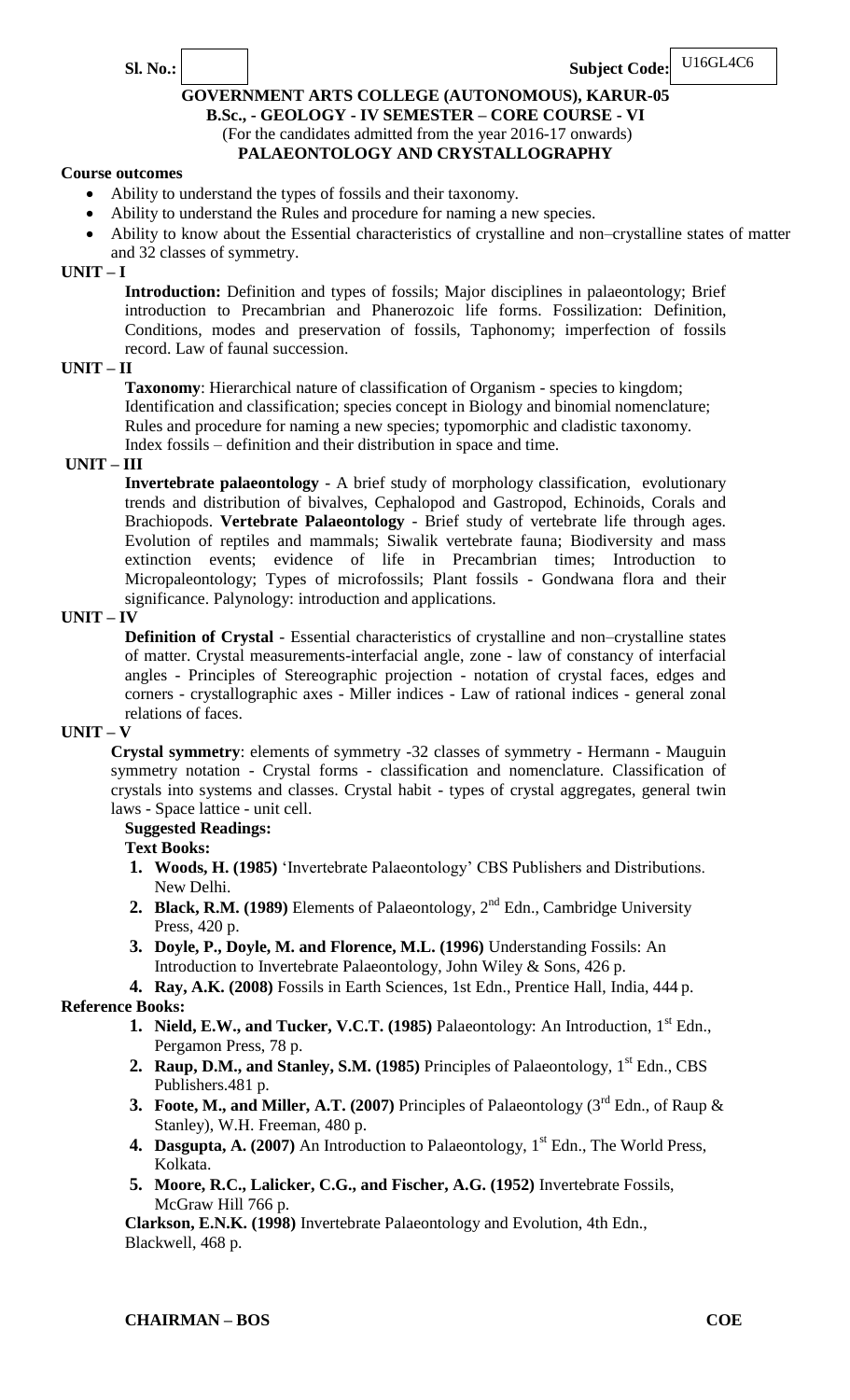Sl. No.: Subject Code: U16MM4A2

**GOVERNMENT ARTS COLLEGE (AUTONOMOUS) KARUR-05 B.Sc., – II & IV – SEMESTER – FIRST / SECOND ALLIED COURSE - II**

**(FOR CHEMISTRY, PHYSICS AND GEOLOGY MAJOR)**

(For the candidates admitted from 2016-17 onwards)

### **ALLIED MATHEMATICS –II**

### **ALGEBRA, 3DAND TRIGNOMETRY**

# **Course Outcomes:**

On the completion of this course, the students will be able to

- Demonstrate algebraic facility with algebraic topics including linear, exponential, logarithmic and trigonometric functions.
- Ability to work solving the system of linear equations and compute the eigen values and eigen vectors.
- Ability to work some trigonometric expansions, hyperbolic and inverse hyperbolic functions.
- UNIT 1: Binomial, Exponential and Logarithmic series (Formulae only) Summation and approximation related problems.
- UNIT 2: Symmetric, Skew symmetric, Orthogonal, Hermitian, Skew Hermitian and Unitary matrices - Characteristic equation, Eigen values, Eigen vectors - Cayley Hamilton's theorem(proof not needed)

- Simple problems only.

- UNIT 3: Equation of a Sphere -Tangent plane Plane section of a sphere Finding the center and radius of the circle of intersection (simple problems only).
- UNIT 4: Expansion of sin n $\theta$ , cos n $\theta$ , tan n $\theta$  (n being a positive integer) Expansion of  $\sin^n \theta$ ,  $\cos^n \theta$ ,  $\sin^n \theta$   $\cos^n \theta$  in a series of sines and cosines of multiples of  $\theta$  ( $\theta$ gives in radians) - Expansion of Sin  $\theta$ , Cos  $\theta$  and tan  $\theta$  in terms of powers (only problems in all the above)
- UNIT 5: Euler's formula for  $e^{i\theta}$  Definition of Hyperbolic functions Formulae involving Hyperbolic functions - Relation between Hyperbolic and circular functions - Expansion of sinhx, coshx, tanhx in powers of  $x -$  Seperation of real and imaginary part of  $sin(x+iy)$ ,  $cos(x+iy)$ ,  $tan(x+iy)$ ,  $sinh(x+iy)$ ,  $cosh(x+iy)$ ,  $tanh(x+iy)$ ,  $sinh^{-1}$  $^{1}(x+iy)$ , cosh<sup>-1</sup>(x+iy), tanh<sup>-1</sup>(x+iy).

### TEXT BOOKS:

- 1. T. K. Manickavasagam Pillai, T. Natarajan, K. S. Ganapathy, "Algebra Vol. I" S. Viswanathan Private Limited, Chennai-2010.
- 2. S. Narayanan, T. K. Manickavasagam Pillai, "Trigonometry" S. Viswanathan Private Limited and Vijay Nicole Imprints Pvt. Ltd.2010.
- 3. T. K. Manickavasagam Pillai, "Analytical Geometry of 3D and Vector Calculus", New Gamma Publishing House, 2010.

### REFERENCE BOOKS:

- 1. Arumugam & Isaac, "Analytical geometry of 3D and Integral calculus", New Gamma Publications, 2011.
- 2. Arumugam & Isaac, "Trigonometry and Fourier series", New Gamma Publications.

### CHAIRMAN COE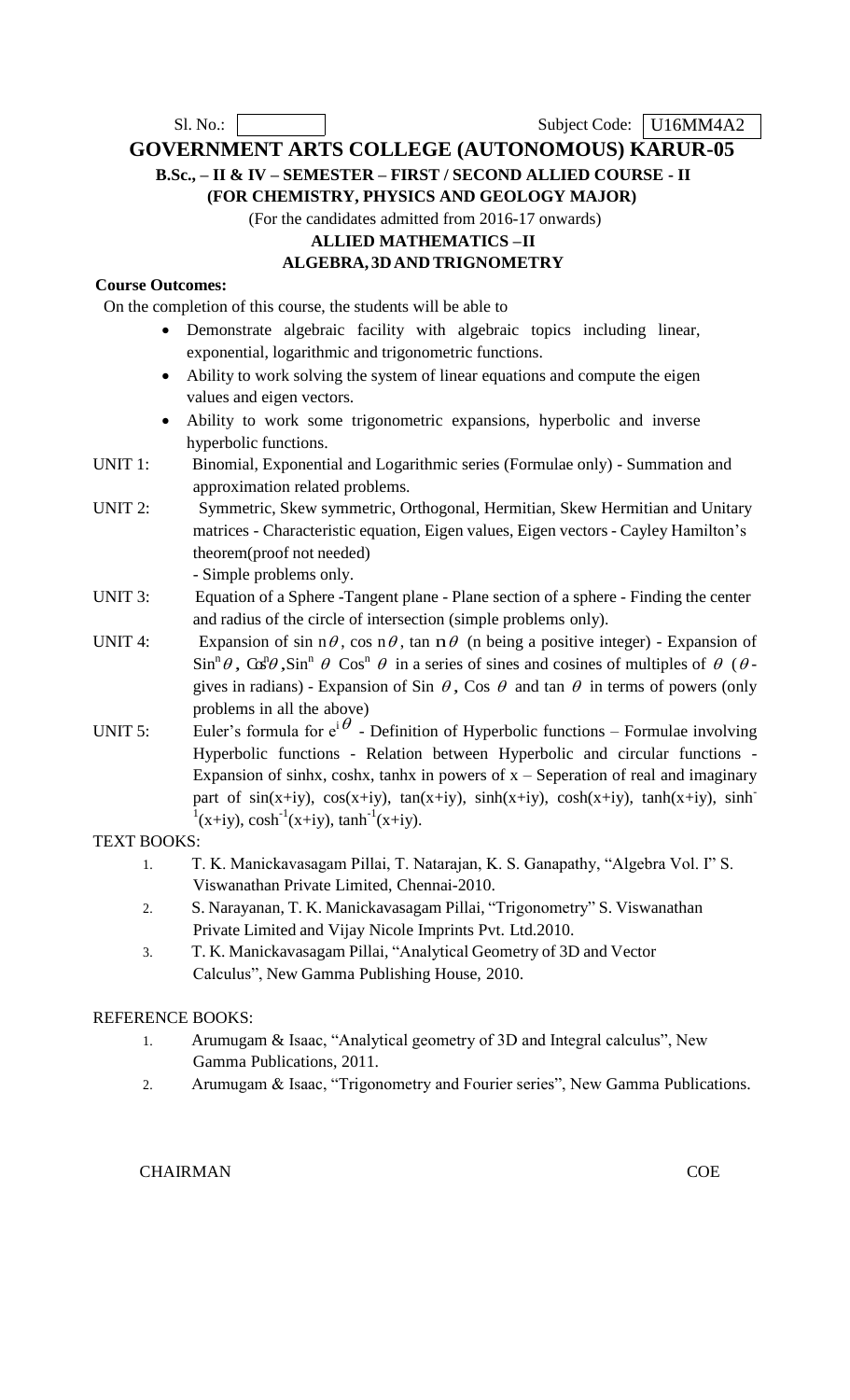**B. Sc.,–II & IV SEMESTER – FIRST/SECOND ALLIED COURSE - III (FOR CHEMISTRY, PHYSICS AND GEOLOGY MAJOR) (For the candidates admitted from 2016-17onwards)** 

### **ALLIED MATHEMATICS – III DIFFERENTIAL EQUATIONS, LAPLACE TRANSFORMS AND VECTOR CALCULUS**

#### **Course Outcomes:**

On successful completion of the course, the students will be able to

- Solving the ODE of first order and higher degree by using various methods
- Forming the PDE by using different approach and also solving the PDE by various methods
- Solving the second order ODE with constant coefficient using Laplace transform
- Knowing the concept of vector differentiation and integration
- UNIT 1: Ordinary Differential Equations of first Order but of Higher Degree Equation solvable for x, solvable for y, solvable for dy/dx,Clairaut's form(Simple case Only) – Linear Equations with constant coefficients – Finding Particular Integral in the case of  $e^{kx}$  Sin(kx), Cos(kx) (Where k is constant),  $X^k$  Where k is a positive integer, and  $e^{kx}$  f(x) Where f(x) is any function of x (only problems in all the above  $-$  no proof needed for any formula)
- UNIT 2: Formation of Partial Differential Equations by Eliminating arbitrary constants and by Elimination of arbitrary functions – Definition of general, particular and complete solutions – singular integrals (geometrical meaning not required) – Solution of First Order Equations in standard forms: f(p, q) = 0, f(y, p, q) = 0, f(z, p, q) = 0, f<sub>1</sub>(x, p) = f<sub>2</sub>(y, q), z  $= xp + yq + f(p, q) - (only problems in all the above - Proof not needed for$ any formula)
- UNIT 3: Laplace Transforms: Definition  $L f(t)$ , L (cos (at)), L (sin (at)), L (sin  $t^n$ ) Where n is a positive integer, Basic theorems in Laplace Transforms (Formula only) –  $[e^{at} f(t)]$ ,  $\tilde{L}[e^{at} \cos bt]$ ,  $L[e^{at} \sin bt]$  – Inverse Laplace Transforms related to the above standard forms solving second order ODE with constant co-efficient using Laplace transforms.
- UNIT 4: Vector Differentiation –Velocity and Acceleration vectors- Gradient of the vectors –Directional derivatives –Unit normal Vector – Tangent plane – Divergence – Curl –Solenoidal and irrotational vectors –Double operators – Properties connecting grad., div and curl of a vector.
- UNIT 5: Vector Integration –Line Integral Conservative force field Scalar potential field –Work done by a force – Surface integral – (Statement, Application and verification only) - Gauss Divergence theorem, Stoke's theorem, Green's theorem.

TEXT BOOKS:

- 1. S. Narayanan, "Differential Equation", S. Viswanathan Publishers, 1996.
- 2. S. Narayanan, T. K. Manickavasagam Pillai, "Calculus Vol. II", S. Viswanathan Pvt. Limited, 2003.
- 3. M. L. Khanna, "Differential Calculus", Jaiprakashnath and Co., Meerut -2004.

REFERENCE BOOK:

1. Kandasamy, Thilagavathy, Gunavathy, "Allied Mathematics Vol. II", S. Chand & Company Limited, New Delhi 2010.

**CHAIRMAN COE**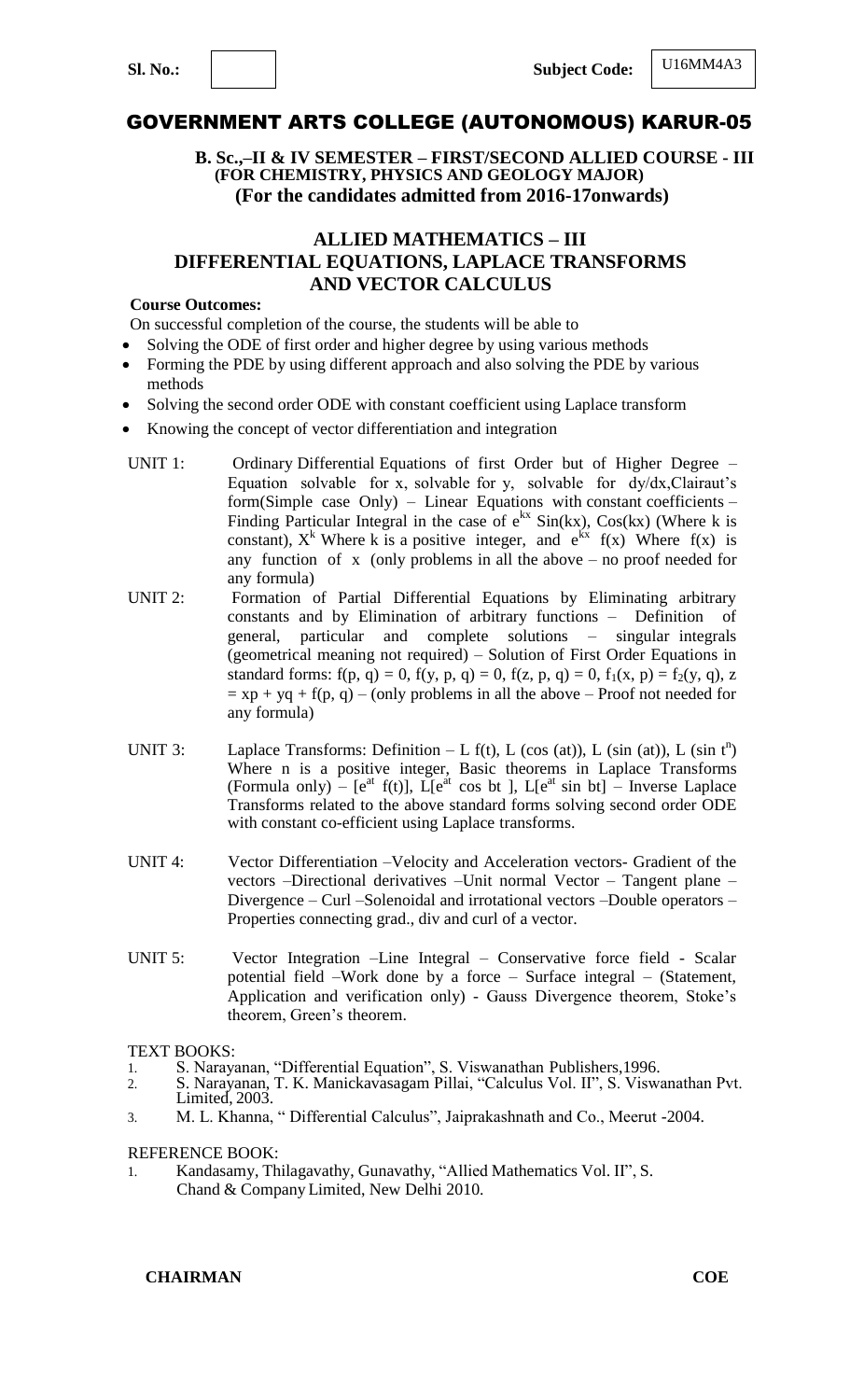

**B.Sc., - GEOLOGY - IV SEMESTER – SKILL BASED ELECTIVE – I**

(For the candidates admitted from the year 2016-17 onwards)

### **DESCRIPTIVE AND OPTICAL MINERALOGY**

#### **Course outcomes**

- Ability to understand the Physical properties of Important Silicate and economic Minerals
- Ability to understand the Petrological microscope and its construction; principles of optics as applied to Orthoscopic and Conoscopic study of minerals
- Ability to understand the Optical behaviour of crystals, Propagation of light. Ordinary Light, Polarized light, Refraction & Reflection

### **UNIT – I**

Physical properties of minerals. Physical properties of Important Silicate and economic minerals. Concept of Isomorphism, Polymorphism, Solid solution, Exsolution. Elementary idea about structure and classification of silicate minerals. Physical properties of the following minerals. Tourmaline, Talc, Gypsum, Fluorite, Calcite, Apatite, Barite, Asbestos, Corundum. Phosphorites, Beryl, Kyanite, Galena, Sphalerite, Chalcopyrite, Pyrite, Magnetite, Hematite, Chromite, Pyrolusite and Psilomelane, Bauxite, Coal and Lignite.

### **UNIT – II**

Petrological microscope and its construction; principles of optics as applied to Orthoscopic and Conoscopic study of minerals: Colour, Form, Birefringence, Pleochroism, Uniaxial and Biaxial characters of minerals. Study of optical properties of Muscovite, Biotite, Quartz, Orthoclase, Microcline, Plagioclase, Olivine, Augite and Hornblende.

### **UNIT – III**

Mineralogical study of the following families. (i) Olivine (ii) Pyroxene (iii) Amphiboles, (iv) Quartz (v) Feldspar (vi) Mica (vii) Garnet

### **UNIT – IV**

Optical behaviour of crystals Propagation of light. Ordinary light ; Polarized light, Refraction & Reflection - Refractive index -Brewster's law , Nichol prism, Double refraction, Polarization of light, methods of production of plane polarized light, construction of polarizing microscopes; Ray velocity surface, Optical indicatrix of Uniaxial and Biaxial crystal

### **UNIT – V**

Absorption colour and Pleochroism. Interference phenomenon in crystals, order of interference colour, birefringence, extinction. Determination of Refractive Index by (a) comparative method using Becke line, and by (b) liquid immersion method of isotropic minerals. Optical classification of minerals. Isotropic – Anisotropic minerals.

### **Suggested Readings:**

- **Text Books:**
	- **1. Dana, E.S. (2006)** A Text Book of Mineralogy, Wiley Eastern.
	- **2. Nesse, W.D.** (2003) Introduction to Optical Mineralogy,  $3^{rd}$  Edn., Oxford University Press. [Older edition of this book will also be useful].
	- **3. Klein, C.** (2002) The Manual of Mineral Science,  $22^{nd}$  Edn., John Wiley & Sons, 641 p. [Earlier editions of this book with Hurlbut and Klein as authors will be also useful]
	- **4. Kerr, B.F. (1995)** Optical Mineralogy. McGraw Hill, 5<sup>th</sup> Edition, New York.
	- **5. Berry Mason, L.G. (1985)** Mineralogy, W.H. Freeman & Co.

- **1. Deer, W.A., Howie, R.A., & Zussman. (2013**) An Introduction to Rock forming Minerals, Third Edition, ELBS Ed.
- **2. Ernest, E. Walhstrom. (1979)** Optical Crystallography, John Wiley & Sons..
- **3. Perkins. (2010)** Dexter Mineralogy (3<sup>rd</sup> Edition) Prentice Hall,.
- **4. Ravell Phillips, W.M., and Dana, T. Griffen. (2004)** Optical Mineralogy, CBS publishers & Distributors, The Non-Opaque Minerals.
- **5. Mike Howard., and Darcy Howard. (1998)** Introduction to Crystallography and Mineral Crystal Systems, Rock hounding Arkansas.
- **6. Nesse, W.D. (2000)** Introduction to Mineralogy, Oxford University Press, New York, 442p.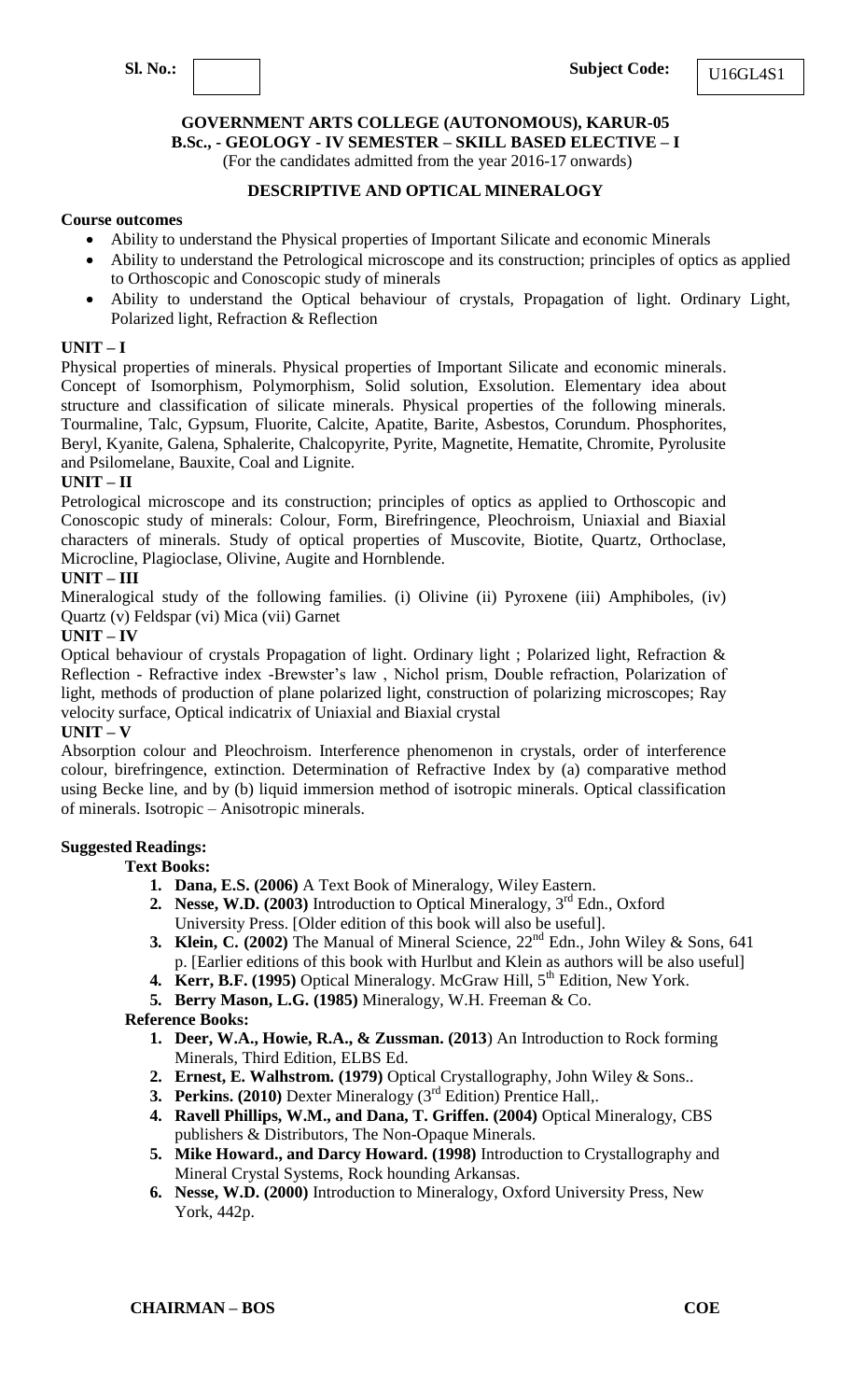**Sl. No.: Subject Code:**

U16ST4N2P

### **GOVERNMENT ARTS COLLEGE (AUTONOMOUS), KARUR – 05. B.Sc., - GEOLOGY - IV SEMESTER NON CORE ELECTIVE – II**

(For the candidates admitted from 2016–17onwards)

### **BIO – STATISTICS- II (LAB ORIENTED – PRACTICAL)**

### **Course Outcomes:**

To compute various statistical measures using Excel packages.

### **Unit – I**

Diagrams and Graphs.

### **Unit – II**

Measures of Central Tendencies – Mean – Median – Mode – Quartiles – Geometric Mean – Harmonic Mean.

### **Unit – III**

Measures of Dispersion – Coefficient of Range – Quartile Deviation – Mean Deviation – Standard Deviation – Coefficient of variation.

### **Unit - IV**

Correlation – Karl Pearson's Coefficient of Correlation – Spearman's Rank Correlation Coefficient.

### **Unit - V**

Regression – Linear Models – X on Y and Y on X.

**CHAIRMAN – BOS COE**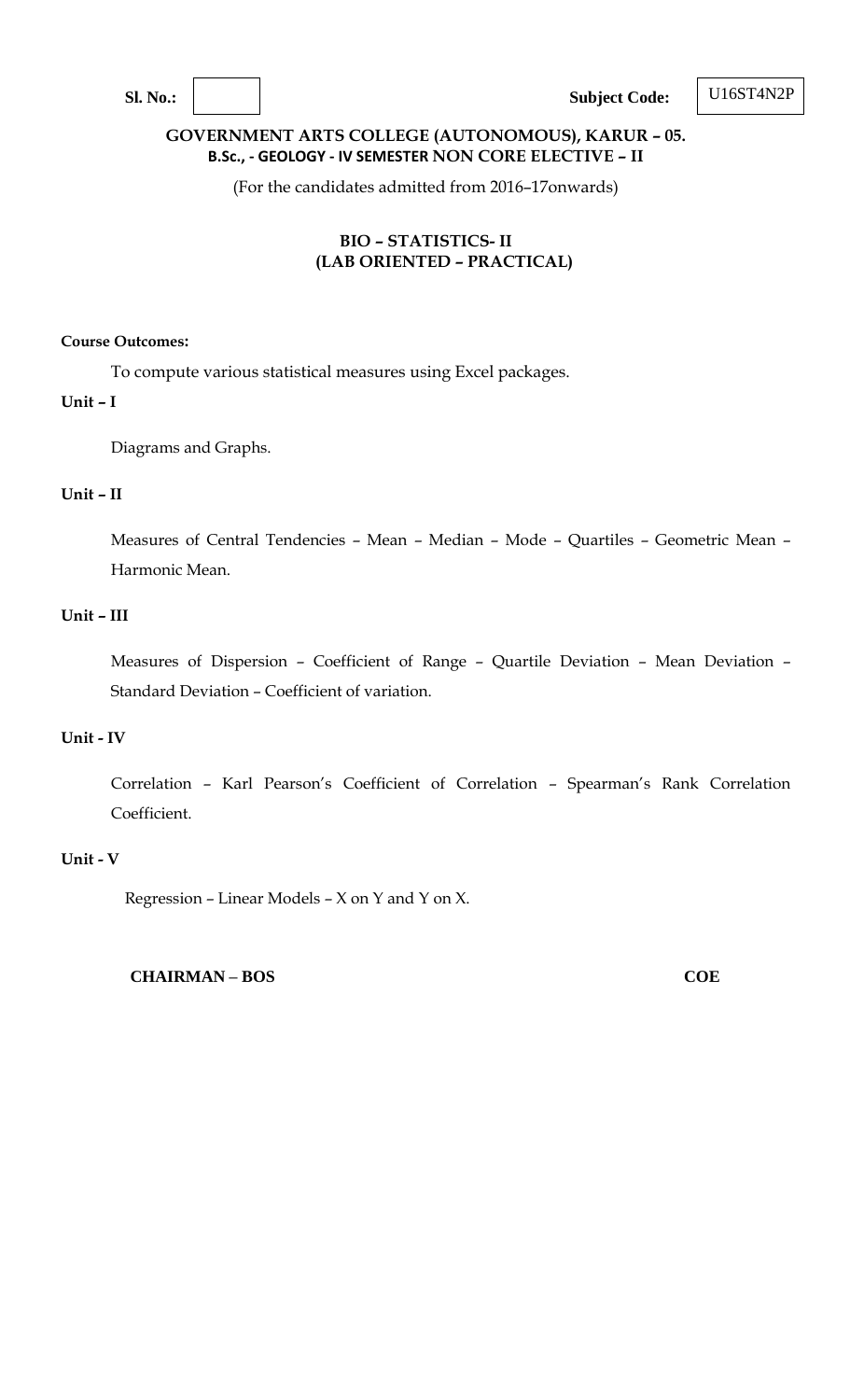### **GOVERNMENT ARTS COLLEGE (AUTONOMOUS), KARUR-05 B.Sc., - GEOLOGY - V SEMESTER – CORE COURSE - VII**

(For the candidates admitted from the year 2016-17 onwards)

#### **STRATIGRAPHY**

#### **Course outcomes**

- Ability to understand the Principles of Stratigraphy, Concept of Lithofacies and Biofacies and Chronostratigraphic Correlation.
- To be familiar with the Precambrian Stratigraphy of India, Achaean Stratigraphy Tectonic framework, geological history and evolution of Dharwar and Eastern Ghats mobile belt.
- To be familiar with the Mesozoic Gondwana formations of Tamilnadu Triassic of Spiti Jurassic of Kutch and cretaceous formation of Tiruchirappalli.
- Cenozoic formations of India, Rise of the Himalayas and evolution of Siwalik fauna & flora of Siwalik -Tertiary rocks of Assam basin.
- **UNIT – I** Principles of Stratigraphy: History and Development of Stratigraphy; Stratigraphic procedures (Surface and Subsurface); Concept of Litho facies and Bio facies; Stratigraphic Correlation - Litho, Bio- and Chronostratigraphic Correlation.
- **UNIT – II** Study of standard stratigraphic code (Lithostratigraphic, Biostratigraphic and Chronostratigraphic); Concepts of Magneto stratigraphy, Chemo stratigraphy, Event stratigraphy, and Sequence stratigraphy; Nomenclature and the modern stratigraphic code. Radioisotopes and measuring geological time. Geological timescale. Stratigraphic procedures of correlation of unfossiliferous rocks. Precambrian stratigraphy of India: Achaean stratigraphy - tectonic frame-work, geological history and evolution of Dharwar, and their equivalents; Eastern Ghats mobile belt;
- **UNIT – III** Proterozoic stratigraphy tectonic framework, geological history and evolution of Cuddapahs and their equivalents. Palaeozoic stratigraphy: Palaeozoic formations of India with special reference to type localities, history of sedimentation, fossil content of Salt range – Age of Saline series, Zanskar formation –Palaeozoic rocks of Spiti valley – (Peninsular India)
- **UNIT – IV** Mesozoic stratigraphy ; Mesozoic Gondwana formations of Tamilnadu Triassic of Spiti - Jurassic of Kutch - cretaceous formation of Tiruchirappalli - Bagh beds - Lameta beds. Deccan trap - age - structure – distribution - Infratrappean - Intratrappean beds.
- **UNIT – V** Cenozoic stratigraphy: Cenozoic formations of India, Rise of the Himalayas and evolution of Siwalik fauna & flora of Siwalik -Tertiary rocks of Assam basin Stratigraphic boundaries: Stratigraphic boundary problems in Indian geology. Gondwana Super group and Gondwanaland. Deccan volcanic. Quaternary stratigraphy- Rock record, Paleoclimates and Palaeo - geography.

# **Suggested Readings:**

**Text Books:**

- **1. Krishnan, M.S. (2006)** Geology of India and Burma, 6<sup>th</sup> Edition, CBS.
- **2. Wadia, D.N. (1953)** Geology of India, TATA McGraw Hill.
- **3. Ravindrakumar, K.R.** Stratigraphy of India.
- **4. Lemon, R.Y. (1990)** Principles of Stratigraphy, Merrill Publishing Co.
- **5. Kumar, R. (1988)** Fundamentals of Historical Geology and Stratigraphy of India, Wiley, New Delhi.
- **6. Weller, J.M. (1960)** Stratigraphic Principles and practice, University Book stall, New Delhi.
- **7. Mehdiratta, R.C. (1974)** Geology of India , Pakistan, and Burma, Atma ram & sons, Delhi.

- **1. Pascoe, E.H. (1968)** A manual of the Geology India and Burma, Govt .of India Publications.
- **2. Gregory, J.W. and Barret B.H.** General stratigsraphy mathuen.
- **3. Ramakrishnan, M. and Vaidyanathan, R. (2008)** Geology of India, Vol. 1, Geological Society of India, Bangalore.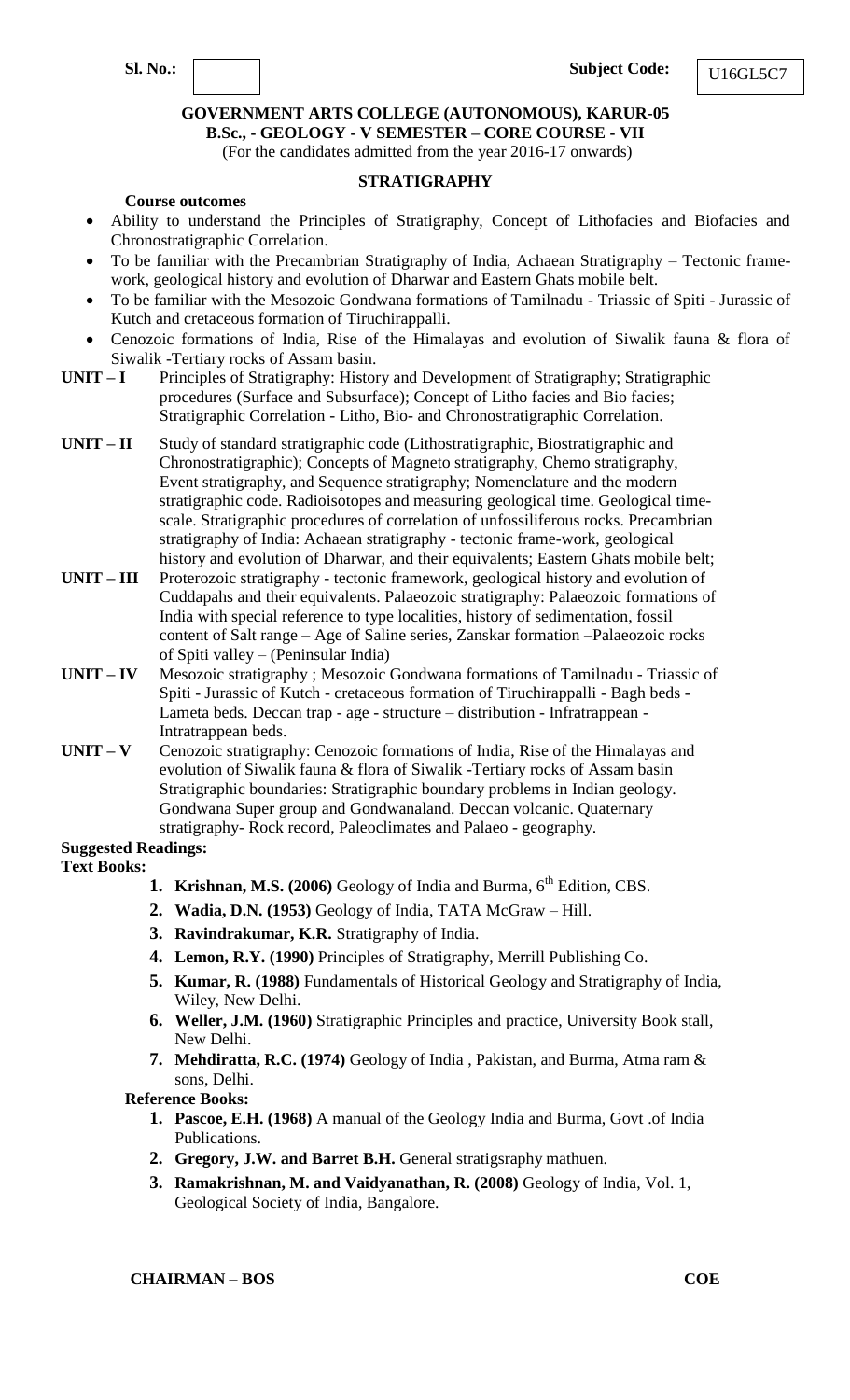**B.Sc., - GEOLOGY - V SEMESTER – CORE COURSE - VIII**

(For the candidates admitted from the year 2016-17 onwards)

### **IGNEOUS AND METAMORPHIC PETROLOGY**

#### **Course outcomes**

- To be familiar with Physical properties of magma and factors influencing physical properties of magma
- Ability to understand the important mineralogical and textural features of the following rocks With Indian examples: Alkali Feldspar Granite, Alkali Granite etc
- Ability to understand the importance of crystallization of melts with particular reference to phase rule.
- To be familiar with limits of metamorphism, types of changes in metamorphism in Mineralogical, textural and chemical aspects. Awareness about Classification of metamorphic rocks

#### **UNIT – I**

Physical properties of magma - factors influencing physical properties of magma; ascent and emplacement of magma. Forms of igneous rock bodies: description of the major forms of Extrusive and Intrusive and a general idea of their mode of emplacement - Central Eruptions, Fissure Eruptions, Pyroclastic Deposit, Volcanic Neck, Sill, Dyke, Ring dyke, Cone, Sheet, Laccolith, Lopolith, Phacolith, Stock, Batholith. Description and origin of the following structures of igneous rocks: Vesicular Structure, Amygdaloidal Structure, Pillow Structure, Flow Banding, Flow Lines, Schlieren, Ropy Lava, Block Lava and Columnar Joint.

#### **UNIT – II**

Important mineralogical and textural features of the following rocks with Indian examples: Alkali Feldspar Granite, Alkali Granite, Granite, Granodiorite, Tonalite, Trondhjemite, Pegmatite, Aplite; Rhyolite; Syenite; Foid Syenite, Diorite; Trachyte, Phonolite, Andesite; Dolerite, Gabbro, Norite, Anorthosite; Basalt, Spilite, Oceanite, Ankaramite; Pyroxenite, Peridotite, Kimberlite; Lamprophyre, Carbonatite, Pyroclastic rocks including Agglomerate, Volcanic breccia, Ignimbrite, Welded tuff, Tuff, and Ash.

#### **UNIT – III**

Studies on crystallization of melts (at 1 atm dry pressure and high pH2O) in the following systems with particular reference to phase rule: Diopside-Anorthite, Forsterite-Silica, Albite-Anorthite, Albite-Orthoclase, Diopside-Albite-Anorthite; Diopside-Forsterite-Silica, Nepheline-Kalsilite-Silica; Petro genetic significance of these systems; Role of volatiles in magmatic crystallization; Bowen's reaction series and its use in petro genesis. Concept of petrographic consanguinity, and petrographic province. Processes of diversification of igneous rocks: differentiation, assimilation, and partial melting; Petro genesis of the following rocks: Granite, Basalt, Anorthosite, Alkaline rocks.

#### **UNIT – IV**

P-T limits of metamorphism, types of changes in metamorphism - mineralogical, textural and chemical. Agents of metamorphism – temperature, pressure and fluid. Source of heat, heat transfer (conduction, convection and advection), geothermal gradient, steady-state and transient geotherm. Load pressure and fluid pressure. Fluids in metamorphism: evidence and role.

#### **UNIT – V**

Types of metamorphism on the basis of agents, association, plate tectonic settings and classification of metamorphic rocks. Composition of Protolith and its control on metamorphism. Metamorphic crystallization and growth of Porphyroblasts in relation to deformation. Classification of metamorphic rocks: Basis of classification: Non -foliated and foliated, High strain rocks; Mineralogy and texture of Phyllite, Schist, Green Schist, Greenstone, White Schist, Blue Schist, Amphibolite, Hornfels, Granulite, Eclogite. **Suggested Readings:**

### **Text Books:**

- **1. Bose, M.K., (1997)** Igneous Petrology, The World Press, Kolkata, 568 p.
- 2. **Winter, J.D. (2009)** Principles of Igneous and Metamorphic Petrology, 2<sup>nd</sup> Edn., Prentice Hall, 702 p. [The first edition (2001) named An Introduction to Igneous and Metamorphic Petrology, is also useful].
- **3. Turner, F.J., and Verhoogen, J. (2002)** Igneous and Metamorphic Petrology CBS publishers.

- **1. Phillpotts, A.R. and Ague, J.J., 2009,** Principles of Igneous and Metamorphic Petrology, Cambridge University Press, Cambridge, 667 p. [The older edition from Prentice Hall, 1990, is also useful].
- **2. Best, M.G. (2002)** Igneous and Metamorphic Petrology, 2nd Edn., Blackwell, Oxford, 752 p.
- **3. Wilson, M. (1989)** Igneous Petrogenesis: a global tectonic approach, Springer (2007), 466 p.
- **4. Yardley, B.W.D. (1989)** An Introduction to Metamorphic Petrology, Longmans, 248 p.
- **5. Bucher, K., and Frey, M. (2002)** Petrogenesis of Metamorphic Rocks, Springer, 34.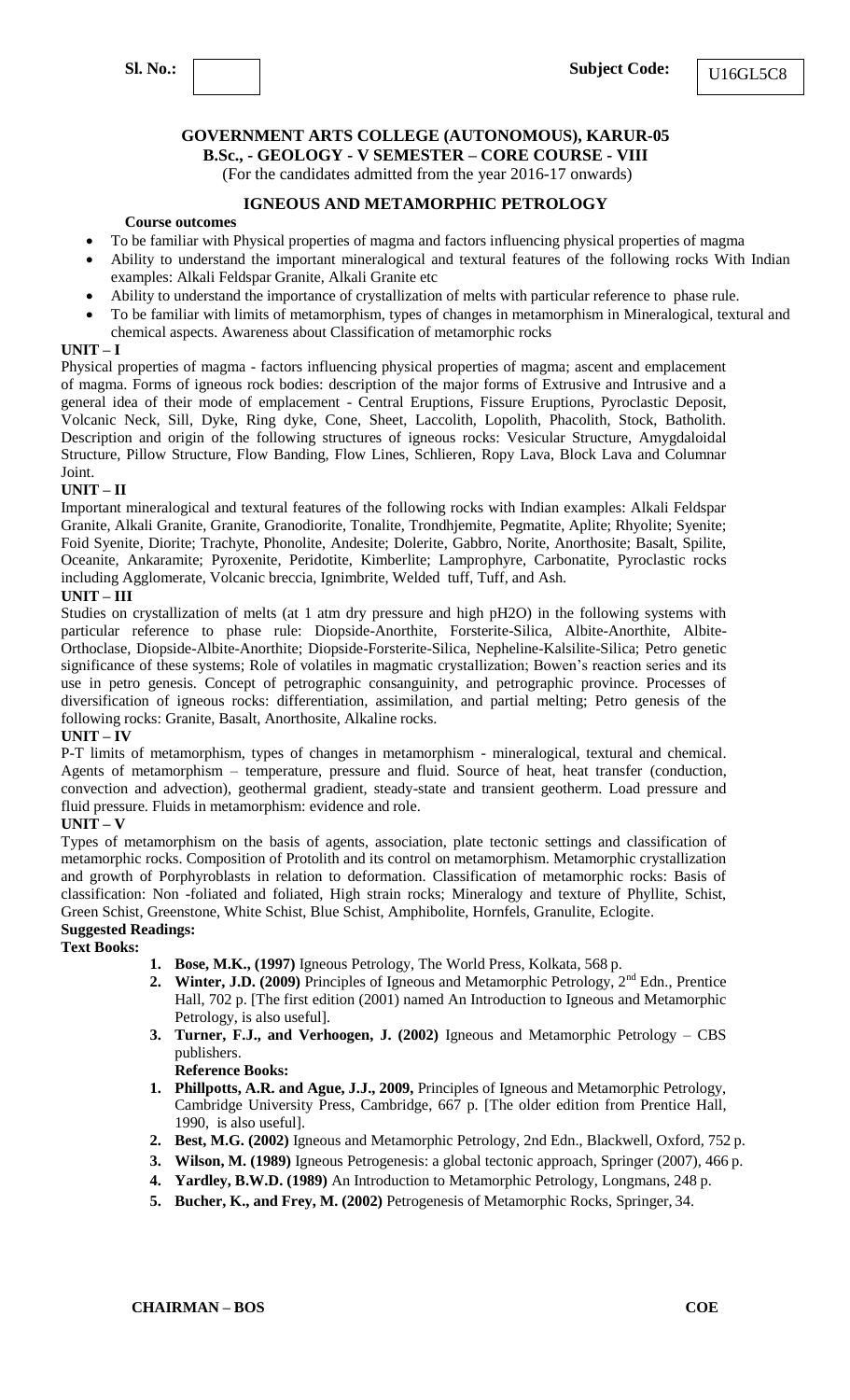

**B.Sc., - GEOLOGY - V SEMESTER – CORE COURSE - IX**

(For the candidates admitted from the year 2016-17 onwards)

### **SEDIMENTRY PETROLOGY**

#### **Course outcomes**

- Gaining knowledge on processes of sediment generation to formation of sedimentary Rocks, Weathering, Erosion, Transportation, Deposition and Diagenesis.
- Ability to understand the classification of sedimentary rocks: based on composition Siliciclastic,Limestone, Chert etc., and based on source.
- Ability to understand the basic concept of facies association and modeling and Principles of stratigraphic correlation. Knowledge on the Primary sedimentary structure

#### **UNIT – I**

Scope of Sedimentology. Sediment genesis to diagenesis: processes of sediment generation to formation of sedimentary rocks; Weathering, Erosion, Transportation, Deposition And Diagenesis. Texture: Primary and Secondary; Textural components: Framework, Matrix, Cement, Allochemical and Orthochemical components; Textural parameters: Grain Size, Shape and their statistics; Surface texture; Fabric: Orientation, Packing; Porosity and Permeability.

### **UNIT – II**

Classification of sedimentary rocks: based on composition - Siliciclastic, Limestone, Chert etc., based on source - Terrigenous-Extrabasinal, Chemogenic- Intrabasinal, based on grain size – Conglomerate-Rudaceous, Sandstone- Aranaceous, Shale-Argillaceous, Calcarenite, Calcareous Sandstone, Micrite, based on mode of deposition - Clastic-Terrigenous-Allochemical, Non-Clastic-Orthochemical; Naming of rocks according to Terrigenous-Allochemical- Orthochemical proportions.

### **UNIT – III**

Primary sedimentary structure: Fluidal Flow, Bed Forms - Current, Wave, and Combined Flow and their internal structures; structures generated by mass flow; Soft-sediment deformation structures; Biogenic structures including elementary concepts of stromatolite.

#### **UNIT – IV**

Conglomerate and Breccia: Composition, Fabric and Structure, Classification, Mode of Deposition; Intraformational and extra formational conglomerates and their significance. Sandstone, Limestone, Dolostone: definition, composition, classification, petro genesis; Sandstone classification - Pettijohn, Folk; Limestone classification - Dunham, Folk.

#### **UNIT – V**

Brief descriptions of Shale, Chert, Evaporate, BIF, and Volcanoclastic; elementary ideas on composition and depositional conditions. Facies concept: Definition of facies; Basic concept of facies association and modelling. Principles of stratigraphic correlation.

# **Suggested Readings:**

### **Text Books:**

- **1. Pettijohn, F.J. (1975)** Sedimentary Rocks, 3rd Edn., Harper and Row, New York, 628 p.
- **2. Tucker, M.E. (2001)** Sedimentary Petrology an introduction to the origin of sedimentary rocks, Blackwell, Oxford, 262 p.
- **3. Folk, R.L. (1974)** Petrology of Sedimentary Rocks, Hemphill Publishing Company, Austin, 159 p.
- **4. Collison, J.D., and Thompson, D.B. (1989)** Sedimentary Structures, Allen & Unwin, London, 194 p.

- **1. Boggs, S.Jr., 2005,** Principles of Sedimentology and Stratigraphy, 4<sup>th</sup> Edn., Prentice Hall, New Jersey, 688 p.
- **2. Sengupta, S., 2007,** Introduction to Sedimentology, 2nd Edn, CBS, 325 p.
- **3. Reineck, H.E. and Singh, I.B., 1980,** Depositional Sedimentary Environments, 2<sup>nd</sup> Edn., Springer- Verlag, Berlin, 551 p.
- **4. Blatt, H., Middleton, G., and Murray, R., 1972,** Origin of Sedimentary Rocks, 2<sup>nd</sup> Edn., Prentice- Hall, New Jersey, 782 p.
- **5.** Leeder, M.R., 1985, Sedimentology: Processes and Products,  $2^{nd}$  Edn., Allen & Unwin, London,344 p.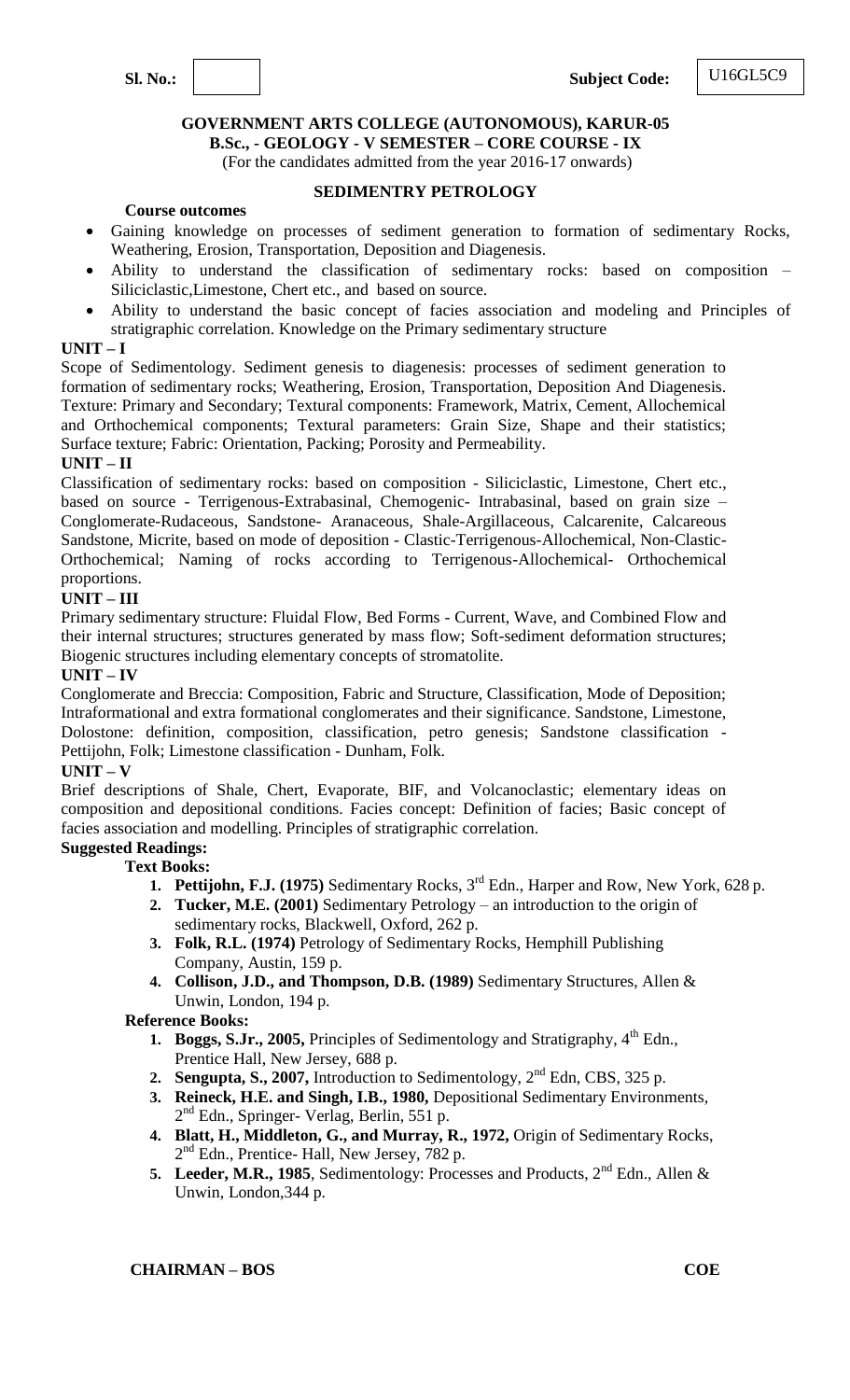

**B.Sc., - GEOLOGY - V SEMESTER – ELECTIVE COURSE - I**

(For the candidates admitted from the year 2016-17 onwards)

### **REMOTE SENSING & GIS**

### **Course outcomes**

- Ability to understand the principle and the techniques involved in remote sensing and GIS.
- Ability to understand the Types and acquisition of aerial photograph and Principles of Stereoscopy.
- Ability to understand the Indian Remote Sensing Satellite mission and Basic idea of Radar Images. Recent ISRO launched space vehicles and their applications.
- Ability to understand Remote sensing applications in interpreting the structure and tectonics, Lithological mapping, mineral resources, natural hazards mitigation, groundwater potentials and environmental monitoring
- Ability to understand the Principles and components of Geographic Information System (GIS)

### **UNIT – I**

Definition of Remote sensing - Electromagnetic radiation – characteristics, remote sensing regions and bands; General orbital and Sensor characteristics of remote sensing satellites; Spectra of common natural objects – Soil, Rock, Water and Vegetation.

### **UNIT – II**

Types and acquisition of aerial photograph. Scale and resolution. Black and white, colour and infrared film. Photo mosaics. Orthophotographs. Principles of stereoscopy, Lens and Mirror Stereoscopes, Image Parallax, Relief, Displacement, Vertical Exaggeration, Distortion. Elements of air photo interpretation. Identification of Sedimentary, Igneous and Metamorphic rocks. Aeolian, Glacial, Fluvial and Marine Landforms.

### **UNIT – III**

Physical principles of remote sensing. Early history of space imaging. Earth Resources Satellites characteristics and applications of imageries of LANDSAT1 to 7, SPOT missions, Indian Remote Sensing Satellite mission. Basic idea of Radar Images. Recent ISRO launched space vehicles and their applications.

### **UNIT – IV**

Remote sensing applications in interpreting the structure and tectonics, Lithological mapping, mineral resources, natural hazards mitigation, groundwater potentials and environmental monitoring. Land sat, Skylab, Sea sat and other foreign systems of satellites and their interpretation for geological and other studies. Bhaskara and IRS systems and their applications, Thermal IR remote sensing and it's applications, Microwave remote sensing and its applications.

### **UNIT – V**

**Geographic Information System:** Principles and components of Geographic Information System (GIS): Definition – history – Spatial and attribute data Important GIS software and their producers – GIS operations – Basic of spatial data input, attribute data management, data display, data exploration, data analysis and GIS modelling operations – Advantages and applications of GIS - Global positioning system.

#### **Text Books:**

- 1. **Anji Reddy, M. (2012)** Textbook of Remote Sensing & GIS, BS Publications, Hyderabad.
- 2. **Curran, P. (1985**) Principles of Remote Sensing, Longman, London.
- 3. **Sabins, F. F. Jr. (2007)** Remote Sensing Principles and Interpretation, Freeman, Sanfrancisco.
- 4. **Miller, V.C. ( 1961)** Photogeology, Mc Graw Hill, New York.

- 1. **John, T. Smith, Jr. (1973)** Manual of Colour Aerial Photography (I Edition) American Society of Photogrammetry, ASP Falls Church, Virginia.
- 2. **Lillesand, T.M. and Kiefer, P.W. (2007)** Remote Sensing and Image Interpretation, John Wiley & Sons, New York. Third Edition.
- 3. **Rampal, (1999)** Handbook of Aerial Photography and Interpretation, Concept publishing.
- 4. **Shiv N. Pandey, (1987)** Principles and Applications of Photo geology, Wiley Eastern Limited, India.
- 5. **Gupta, R.P. (2003)** Remote Sensing Geology, Springer Verlag New York, London.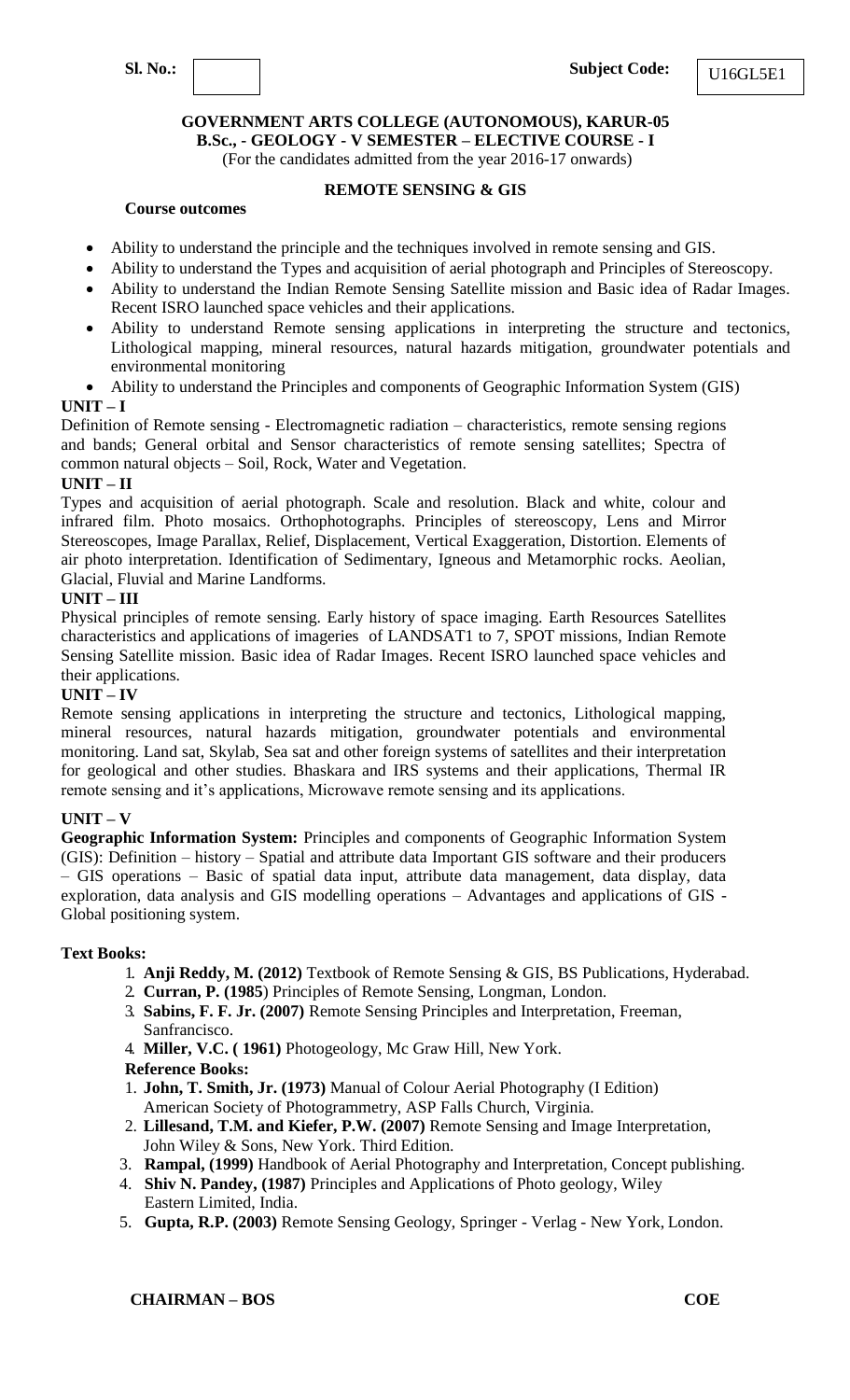**B.Sc., - GEOLOGY - V SEMESTER – SKILL BASED ELECTIVE – II**

(For the candidates admitted from the year 2016-17 onwards)

### **ECONOMIC GEOLOGY**

### **Course outcomes**

- Ability to understand Epigenetic and Syngenetic Mineral Deposits, mineral beneficiation, Common Morphologies of Mineral Deposits and their litho-tectonic environments
- Ability to understand the Magmatic Crystallization Differentiation and magma immiscibility precipitation from hydrothermal solutions
- Ability to understand classification and origin of different varieties of Coal and their distribution in India - Special reference to Neyveli Lignite on Geology and occurrences

### **UNIT – I**

**Economic Geology and its principal contents;** Definitions of the Terms: Protore, Ore, Gangue, Tenor, Hypogene and Supergene ore deposits - Epigenetic and Syngenetic Mineral Deposits; mineral beneficiation; Common Morphologies of Mineral Deposits - Mineral deposits their lithotectonic environments, e.g., in continental rifts and continental margins - Greenstone belts and Ophiolites - in convergent plate boundaries in shallow shelves - accompanied by mafic volcanism. **UNIT – II**

**Ore forming processes:** Magmatic Crystallization - Differentiation and magma immiscibility precipitation from hydrothermal solutions - Sedimentation - Diagenesis- Ore forming processes on metamorphism and supergene transformation of protore; placer deposits their distribution and origin.

### **UNIT – III**

**Mineral deposits in space and time:** Metallic mineral deposits of India - such as, Iron of Tamilnadu Jharkhand-Orissa and Karnataka - Manganese of Central India - Chromite of Orissa - Copper of Singhbhum and Malanjkand - Lead-Zinc of ZAWAR - Uranium of Singhbhum and Andhra Pradesh - Gold of Kolar-Hutti - Tungsten of Rajasthan - with particular reference to their geologic set up - modes of occurrence, mineralogy, age and genesis – Mineral Richness & Tamilnadu.

### **UNIT – IV**

**Non-metallic mineral deposits of India** such as Bauxite, Mica, Phosphates, Barite, Diamond and Graphite, with special reference to their distribution, geology, origin and usage - Specification of the raw (mineral/rock) materials used in the following industries: iron and steel - cement refractory's - fertilizer.

### **UNIT – V**

**Coal:** its chemical, petrographic constituents - classification and origin of different varieties of Coal and their distribution in India - Special reference to Neyveli Lignite on Geology and occurrences - Study of petroleum and natural gas deposits with special reference to their origin, migration, accumulation, and distribution in India both on-and off-shore.

#### **Text Books:**

- **1. Evans, A.M. (1997)** An Introduction to Economic Geology and its Environmental Impact, Wiley-Blackwell, 364 p.
- **2. Chandra, D. (1990)** The Story of Petroleum, Dev Sahitya Kutir (P) Ltd., Calcutta, 39 p.
- **3. Chandra, D., Singh, R.M. and Singh, M.P. (2000)** Text Book of Coal: Indian Context, Tara Book Agency, Varanasi, 402 p.
- **4. Banerjee, D.K. (1992)** Mineral Resources of India, The World Press, Calcutta, 440 p.
- **5. Bateman Allan, M. (1962)** Economic Mineral Deposits, Asian Publishing House, 2nd Edition.
- **6. Lindgren, W**. **(1933)** Mineral Deposits, McGraw Hill.

- **1. Robb, L.J. (2005)** Introduction to Ore Forming Processes, Wiley-Blackwell, 373 p.
- **2. Stanton, R.L. (1972)** Ore Petrology, McGraw-Hill, 713.
- **3. Krishnaswamy, S.**  India's Mineral Resources, oxford and IBH.
- **4. Deb, S. (1980)** Industrial Minerals and Rocis of India, Allied, 1980.
- **5. Gokhale, K.V.G.K. and Rao, T.C. (1978)** Ore deposits of India, their distribution and processing, Thomson press.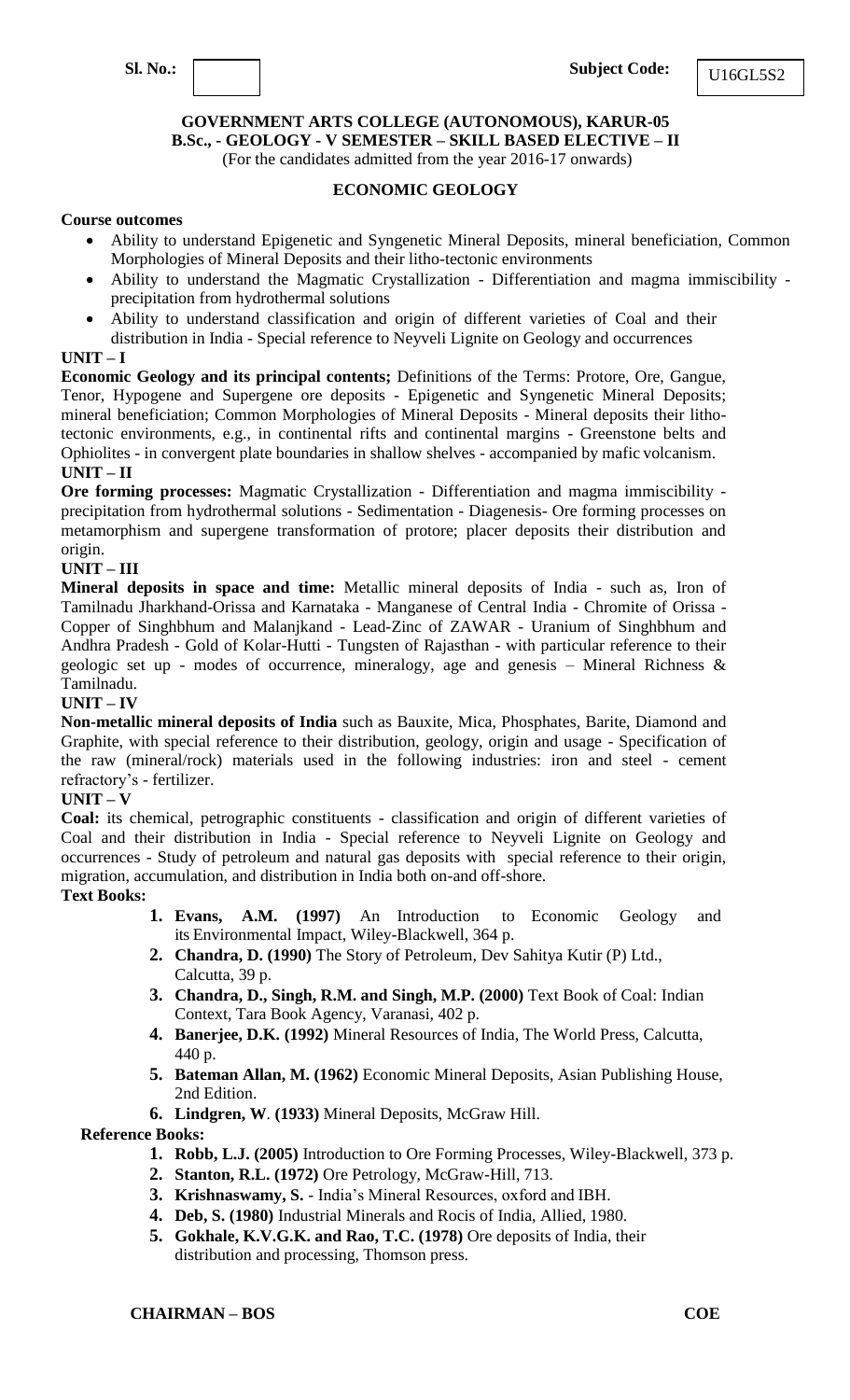**B.Sc., - GEOLOGY - V SEMESTER – SKILL BASED ELECTIVE – III**

(For the candidates admitted from the year 2016-17 onwards)

### **ENGINEERING AND ENVIRONMENTAL GEOLOGY**

#### **Course outcomes**

- Ability to know Geological studies and evaluation in planning, design and construction Of major civil structures. Elementary concepts of rock mechanics and soil mechanics
- Ability to know Problems of groundwater in engineering projects. Environmental Considerations related to civil engineering projects
- Ability to know Concept and definition of Environmental Geology. Processes of soil formation, types of soils, soil degradation and changing land use pattern.
- Ability to know Mobility of elements. Impact assessment of water availability, quality and contamination of surface water and groundwater.
- Ability to know the Distribution, magnitude and intensity of earthquakes. Neotectonics and seismic hazard assessment. Preparation of seismic hazard maps

### **UNIT – I**

Geological studies and evaluation in planning, design and construction of major civil structures. Elementary concepts of rock mechanics and soil mechanics. Site investigation, characterization and problems related to civil engineering projects: geological and geotechnical investigations for dams, reservoirs and Spillways, Tunnels, Underground Caverns, Bridges, Highways and Shorelines.

### **UNIT – II**

Problems of groundwater in engineering projects. Environmental considerations related to civil engineering projects. Resource evaluation of construction materials. Geological hazards and their remedial measures.

### **UNIT – III**

Concept and definition of Environmental Geology. Processes of soil formation, types of soils, soil degradation and changing land use pattern. Concepts of natural ecosystems on the Earth and their mutual inter-relations and interactions with atmosphere, hydrosphere, lithosphere and biosphere. Environmental changes due to influence of human-dominated environment over nature- dominated system.

### **UNIT – IV**

Concept of biodiversity. Mobility of elements. Impact assessment of water availability, quality and contamination of surface water and groundwater. Atmosphere and air pollution. Soil contamination due to urbanization, industrialization and mining. Basic concepts of environmental laws.

# **UNIT – V**

Distribution, magnitude and intensity of earthquakes. Neotectonics and seismic hazard assessment. Preparation of seismic hazard maps. Impact of seismic hazards on long and short term environmental conditions. Mechanism of landslides causes of major floods, cyclones and storms. Deforestation and land degradation.

### **Suggested Readings:**

### **Text Books:**

- **1. Agrawal, K.M., Sikdar, P.K., and Deb, S.C. (2002)** A text book of environment, 1 st Edn., Macmillan India, 464 p.
- **2. Karanth, K.R. (1987)** Groundwater assessment, development and management, Tata McGraw Hill, 448 p.
- **3. Singh, P. (1999)** Engineering and General Geology, S.K. Kataria & Sons, New Delhi 110 006.

- **1. Aswathanarayana, U. (1995)** Geoenvironment An introduction, Capital Books, 270 p.
- **2. Valdiya, K.S. (2004)** Geology, Environment and Society, Universities Press.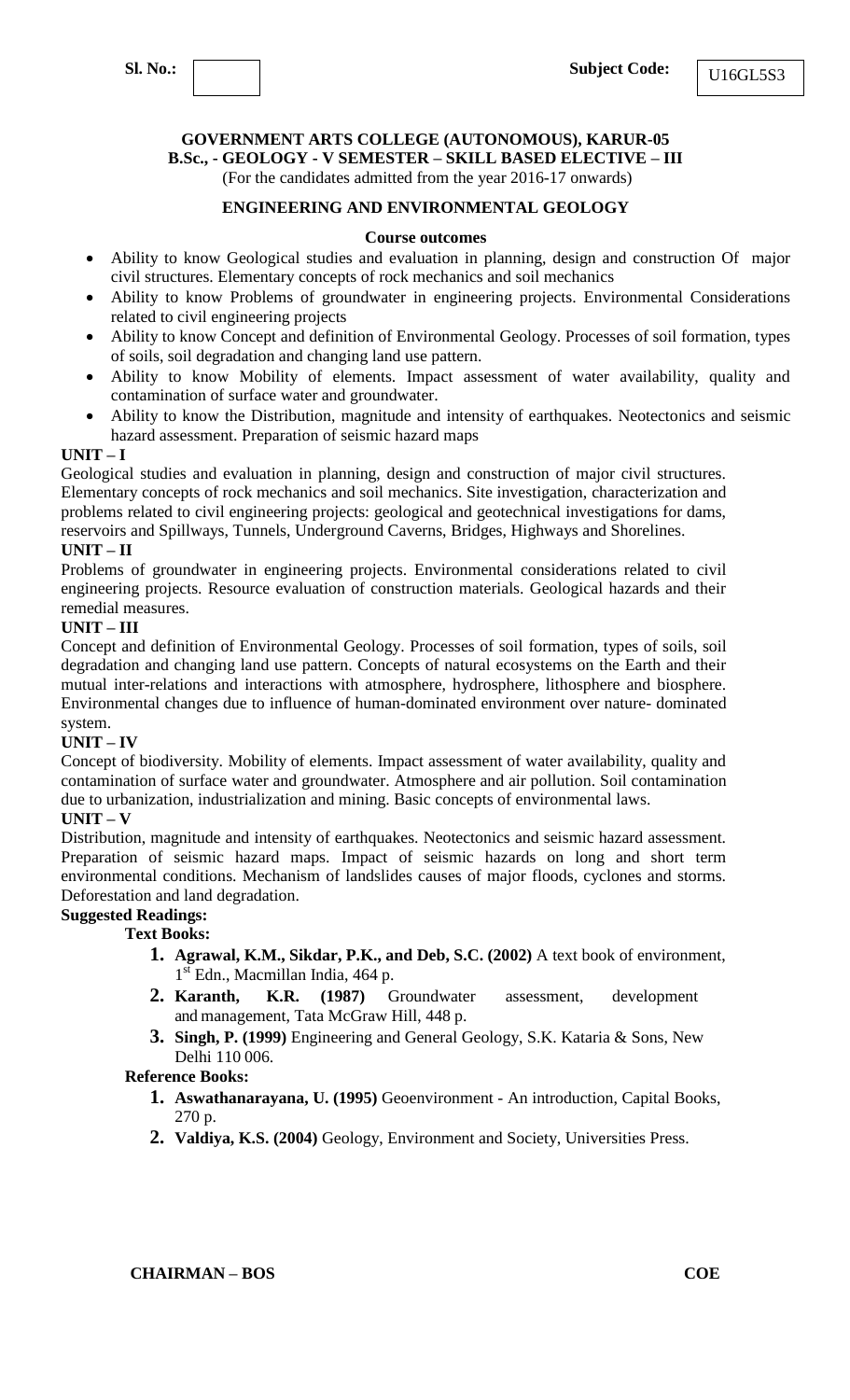### **GOVERNMENT ARTS COLLEGE (AUTONOMOUS), KARUR-05 B.Sc., - GEOLOGY - VI SEMESTER – CORE COURSE - X** (For the candidates admitted from the year 2016-17 onwards)

### **PRACTICAL - III**

### **ROCK MEGASCOPY & MICROSCOPY**

#### **Course outcomes**

- Identifying the physical properties of minerals in rock hand specimens
- Identifying the optical properties of minerals in rock specimens under microscope
- Identifying the physical properties of rocks in hand specimens
- Identifying the optical properties of rock specimens under microscope

### **UNIT – I**

.

**Identification in hand specimen by studying mineralogical composition and texture of the following rock types:** Granite, Granodiorite, Syenite, Nepheline Syenite, Aplite, Granophyre, Diorite, Gabbro, Anorthosite, Pyroxenite, Peridotite, Mica-Lamprophyre, Dolerite, Basalt, Andesite, and Rhyolite.C.I.P.W. norm calculation of granitic and basic rock (without foid).

### **UNIT – II**

**Study, under microscope, of the following textures of igneous rocks:** Porphyritic, Poikilitic, Ophitic, Intergranular, Intersertal, Graphic, Perthitic, Myrmekitic, Hypidiomorphic, Allotriomorphic, Corona, Flowage.

### **UNIT – III**

**Description and identification by microscopic characters of the following rocks:** Granite, Granodiorite, Tonalite, Syenite, Nepheline Syenite, Aplite, Granophyre, Diorite, Gabbro, Anorthosite, Pyroxenite, Peridotite, Mica-Lamprophyre, Dolerite, Rhyolite, Basalt, Andesite. **UNIT – IV**

**Sedimentary Petrology Description and identification of the following rocks in hand specimens & Thin sections**:Sandstone, Grit, Limestone, Shale, Conglomerate. Study on sedimentary structures and their paleo environmental significance, Particle size distribution and statistical treatment, Heavy mineral analysis and provenance, paleo current analysis. Exercises based on vertical sedimentary sequences of different terrestrial, coastal and marine environments, Petrography of clastic and non-clastic rocks through hand specimens and thin sections.

### **UNIT – V**

#### **Metamorphic petrology Description and identification of the following rocks in hand specimens & thin sections:**

Megascopic and microscopic study (textural and mineralogical) of the following metamorphic rocks:Low grade metamorphic rocks: Serpentinites, Albite-Epidote-Chlorite-Quartz schist, Slate, Talc-Tremolite Calcite-Quartz schist. Medium to high grade metamorphic rocks: Gneisses, Amphibolite, Hornfels, Garnetiferous schists, Sillimanite-Kyanite-bearing rocks, Granulites, Eclogite, Diopside-Forsterite marble. Laboratory exercises in graphic plots for petro chemistry and interpretation of Para genetic diagrams.

### **Suggested Readings:**

- **1. Phillpotts, A.R. and Ague, J.J. (2009)** Principles of Igneous and Metamorphic Petrology, Cambridge University Press, Cambridge, 667 p. [The older edition from Prentice Hall, 1990, is also useful].
- **2. Turner, F.J., and Verhoogen, J. (2002)** Igneous and Metamorphic Petrology CBS publishers.
- **3. Bucher, K., and Frey, M. (2002)** Petrogenesis of Metamorphic Rocks, Springer, 34.
- **4. Pettijohn, F.J. (1975)** Sedimentary rocks, Harper & Bros. 3rd Ed.
- **5. Turner, F.J. and Verhoogen, J. (1960)** Igneous and Metamorphic petrolgoy, Mc Graw Hill Book Co.,
- **6. Tyrell, G.W. (1989)** Principles of petrology, Methuren and Co., (Students ed.).
- **7. Best, M.G. (2002)** Igneous and Metamorphic Petrology, 2nd Edn., Blackwell, Oxford, 752 p.
- **8. Wilson, M. (1989)** Igneous Petrogenesis: a global tectonic approach, Springer (2007), 466 p
- **9. Yardley, B.W.D. (1989)** An Introduction to Metamorphic Petrology, Longmans, 248 p.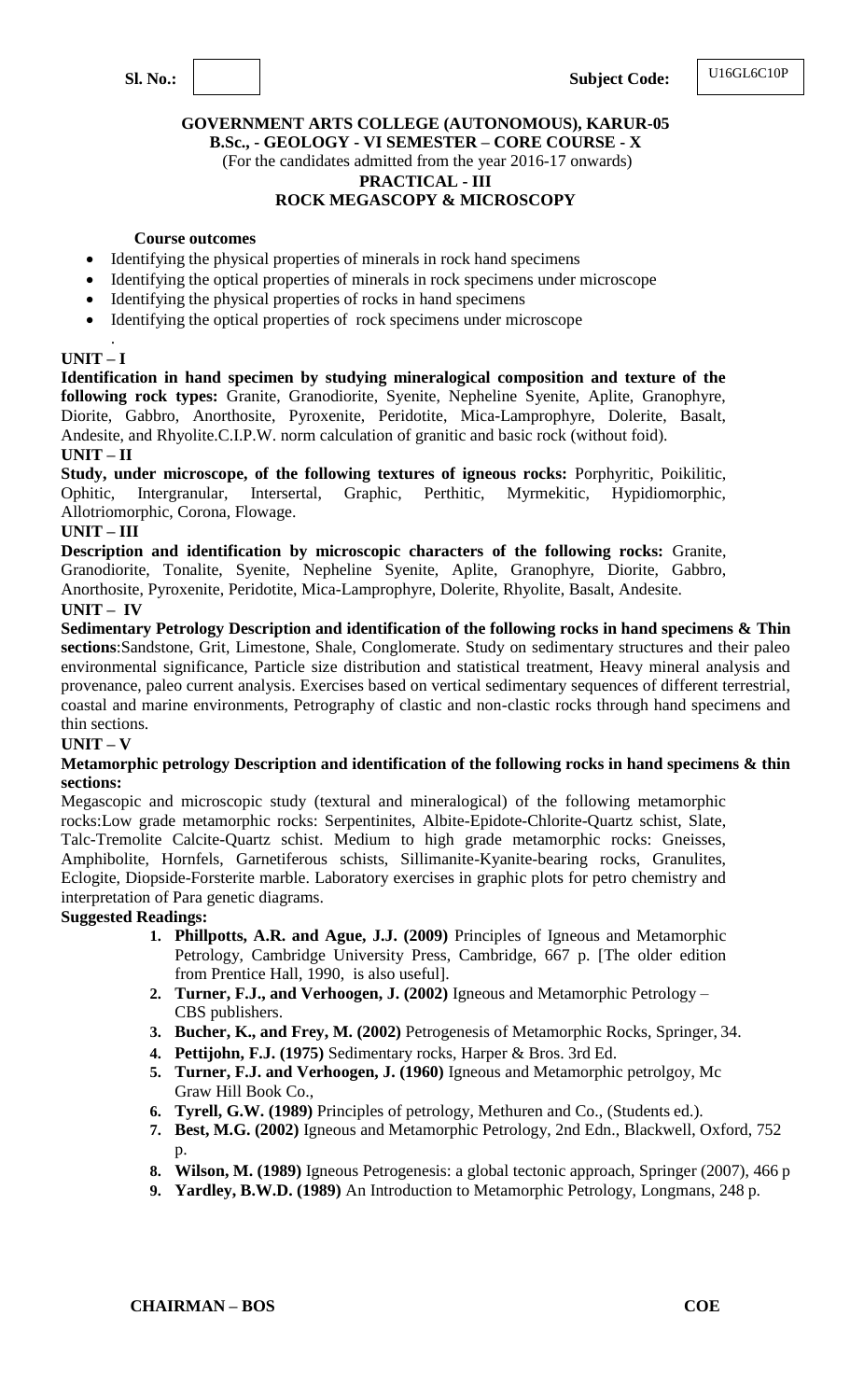**B.Sc., - GEOLOGY - VI SEMESTER – CORE COURSE - XI** (For the candidates admitted from the year 2016-17 onwards)

#### **PRACTICAL - IV**

### **ORES AND MINERALS MEGASCOPY, MICROSCOPY AND BLOW PIPE ANALYSIS**

#### **Course outcomes**

- Ability to understand the physical habits of minerals.
- Study of physical properties of minerals in hand specimen.
- Study of optical characters of common rock forming minerals.
- Study of physical characters of common ore forming minerals

#### **UNIT – I**

#### **Description of Mineral Physical habits:**

Form, Structure, Color, Streak, Diaphaneity, Luminescence, Cleavage, Fracture, Hardness, Specific Gravity, Taste, Odour And Feel, Tenacity, Magnetism, Electricity And Radio Activity, Reaction With Acid.

#### **UNIT – II**

**Study of physical properties of minerals in hand specimen** - *Quartz Group:* Chert, Flint, Chalcedony, Agate, Jasper, Amethyst, Rose quartz, Smoky quartz and Rock crystal. *Feldspar Group:* Orthoclase, Albite, Anorthite, Labradorite and Bytownite. *Feldspathoids*: Nepheline, Leucite and Sodalite.

*Pyroxene Group:* Enstatite, Bronzite, Hypersthene, Pigeonite, Diopside, Hedenbergite, Augite, Aegirine (Acmite), Jadeite, Spodumene and Omphacite. *Amphibole Group:* Cummingtonite, Tremolite, Actinolite, Hornblende and Anthophyllite.

#### **UNIT – III**

**Study of physical properties of minerals in hand specimen** – *Mica Group:* Muscovite, Phlogopite, Biotite, Lepidotite, Glauconite, Chlorite and Appophyllite. *Clay Group:* Kaolinite, Montmorillonite and vermiculite.

#### **Study of optical characters of common rock forming minerals:**

Quartz, Plagioclase, Microcline, Muscovite, Biotite, Fluorite, Olivia Garnet. Tourmaline, Staurolite, Andalusite, Kyanite, Sillimanite, Cordierite. Hypersthene, Augite, Diopside, Hornblende, Tremolite-Actinolite. Corundum, Beryl, Calcite and Barite

#### **UNIT – IV**

#### **Study of physical characters of common ore forming minerals:**

- *Oxides:* Magnetite, Magnesite, Hematite, Martite, Goethite, Limonite, Psilomelane,  $\Box$ . Pyrolusite, Braunite, Hausmanite, Chromite, Ilmenite, Columbite, Tantalite, Cassiterite, Uraninite, Pitchblende.
- *Sulfides:* Galena, Sphalerite, Pyrite, Pyrrhotite, Chalcopyrite, Bornite, Molybdenite, Realgar, Orpiment, Stibnite.
- *Carbonates*: Aragonite, Calcite, Dolomite, Magnesite, Rhodochrosite, Witherite, Siderite,  $\Box$ Strontianite.
- $\Box$ *Sulphates*: Barite, Gypsum, Anglesite, Anhydrite, Celestite.

### **UNIT – V**

#### **Study of optical properties of common ore forming minerals:**

### Galena, Sphalerite, Pyrite, Pyrrhotite, Chalcopyrite.

Magnetite, Hematite, Psilomelane, Pyrolusite.

Study of association of ore forming and typical gangue minerals.

Preparation of maps showing distribution of important ores and other economic minerals in India.

### **Identification of the following mineral powders by simple blow pipe tests:-**

Apatite, Barite, Calcite, Celestite, Cerusite, Chalcopyrite, Galena, Gypsum, Chromite, Hematite, Magnesite, Magnetite, Psilomelane, Pyrolusite, Siderite, Sphalerite, Strontianite, Witherite, Stibnite, Ilmenite and Worlframite.

# **Suggested Readings:**

- **Text Books:**
	- **1. Dana, E.S. (2006)** A Text Book of Mineralogy, Wiley Eastern.
	- **2. Nesse, W.D. (2003)** Introduction to Optical Mineralogy, 3<sup>rd</sup> Edn., Oxford University Press. [Older edition of this book will also be useful].
	- **3. Klein, C. (2002)** The Manual of Mineral Science,  $22^{nd}$  Edn., John Wiley & Sons, 641 p. [Earlier editions of this book with Hurlbut and Klein as authors will be also useful]
	- **4. Kerr, B.F. (1995)** Optical Mineralogy. McGraw Hill, 5<sup>th</sup> Edition, New York.
	- **5. Berry Mason, L.G, (1985)** Mineralogy, W.H. Freeman &Co.
	- **6. Kerr B.F, (1995)** Optical Mineralogy. McGraw Hill, 5<sup>th</sup> Edition, New York.
	- **7. Rabindra Nath Hota, (2012) - Geochemical Analysis,** CBS Publishers & Distributors (Reprint).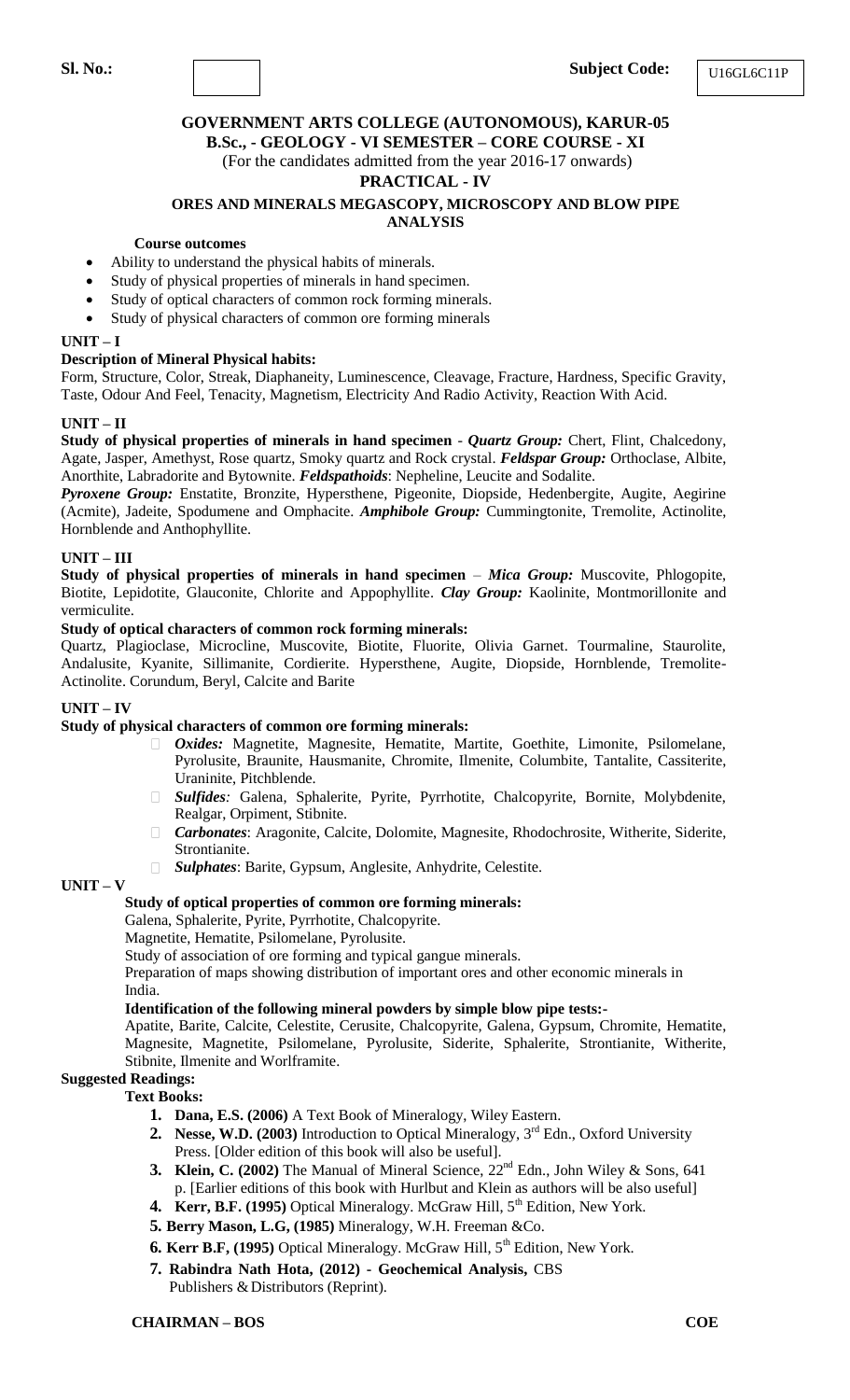**Sl. No.: Subject Code:**

U16GL6C12

# **GOVERNMENT ARTS COLLEGE (AUTONOMOUS), KARUR-05**

**B.Sc., - GEOLOGY - VI SEMESTER – CORE COURSE - XII**

(For the candidates admitted from the year 2016-17 onwards)

### **MINING GEOLOGY AND GEOPHYSICS**

#### **Course outcomes**

- To be familiar with the Role of geology in mining industries. Understanding the Surface methods of mining.
- To be familiar with Principles of mineral exploration, Prospecting and exploration Conceptualization, methodology and stages.
- To be Familiar with the Different types of Geophysical exploration Methods.
- To be familiar with Principles of reserve estimation and Different types of surveys
- **UNIT – I:** Role of geology in mining industries definition of mining terms Shaft, Hanging wall, Adit, Roof, Drive, Cross cut, Tunnel, Raise, Winze and Stope – overhand stope and under hand stope , Level, Bonanza, Glory hole, Tenor, Gangue, Run – off- Mine, Ore suit, Ore country, Nuggets. Outline of mining policies and mining plan preparation. Scope of Mining Geology.
- **UNIT – II:** Surface methods of mining, Alluvial mining Pan& Batea, sluicing, Hydraulicking, Dredging**. Open cast mining**. benches, explosives, working slope, mining equipments - Dragline, Power shovels. **Subsurface mining**: - advantages and limitations. Stoping - open stopes, supported stopes and pillar. Resource reserve definitions; mineral resources in industries – historical perspective and present. A brief overview of classification of mineral deposits with respect to processes of formation in relation to exploration strategies. Principles of mineral exploration, Prospecting and explorationconceptualization, methodology and stages.
- **UNIT – III:** Sampling, subsurface sampling including pitting, trenching and drilling, core and non-core drilling, planning of bore holes and location of boreholes on ground. Core - logging. Geochemical exploration- nature of samples, anomaly, strength of anomaly and controlling factors, coefficient of aqueous migration. Evaluation of sampling data. Mean, mode, median, standard deviation and variance, symmetrical and non-symmetrical variation, evaluation of assay values and determination of one sided cut-off grade.
- **UNIT – IV:** Interrelationship between geology and geophysics Role of geological and geophysical data in explaining. Geodynamical features of the earth. General and Exploration geophysics- Different types of Geophysical Methods; Gravity, Magnetic, Electrical, Seismic- their principles and applications. Concepts and Usage of corrections in geophysical data
- **UNIT – V:** Principles of reserve estimation, density and bulk density, factors affecting reliability of reserve estimation, reserve estimation based on geometrical models (square, rectangular, triangular and polygon blocks), regular and irregular grid patterns, statistics and error estimation. Introduction to geophysical methods of exploration - Different types of surveys, grid and route surveys, profiling and sounding techniques, scales of survey, interpretation of geophysical data. Ambiguities in geophysical interpretation, Planning and execution of Geophysical surveys.

# **Suggested Readings:**

#### **Text Books:**

- **1. Ramachandra Rao, M.B., Prasaranga. (1975)** Outlines of Geophysical Prospecting A manual for geologists, University of Mysore, Mysore.
- 2. Lowrie, W. (2007) Fundamentals of Geophysics. 2<sup>nd</sup> ed. Cambridge University Press, New Delhi.
- **3. Ramachandra Rao, M.B. (1993)** Outlines of Geophysical Prospecting. EBD, Dhanbad.
- **4. Telford, W.M., Geldart,L.P. and Sheriff, R.E. (1990)** Applied Geophysics. 2nd ed. Cambridge University Press, New Delhi.
- **5. Hartman, H.L. (1992)** SME Mining Engineering Handbook. SMME Inc. Colorado.
- **6. Kearey, P., Brooks, M., and Hill. I. (2002)** An Introduction to Geophysical Exploration,  $3<sup>rd</sup>$  ed. Blackwell Science, Wiley Delhi.
- **7. Dobrin, M.B. (1984)** An introduction to Geophysical Prospecting, McGraw Hill, New Delhi.
- **8. Bhimasarikaram, V.L.S. (1990)** Exploration Geophysics An Outline by Association of Exploration Geophysicists, Osmania University, Hyderabad.

- **1. Arogyaswamy, R.N.P. (1980)** Courses in Mining Geology. Oxford & IBH, New Delhi.
- **2. Banerjee, P. K., and Ghosh, S. (1997)** Elements of Prospecting for Non Fuel Mineral Deposits, Allied Publishers, Chennai.
- **3. Dobrin, M.B., and Savit, C.H. (1988)** Introduction to Geophysical Prospecting. 4<sup>th</sup> ed. McGraw Hill, New Delhi.
- **4. Hawkes, H. E. (1959)** Principles of Geochemical Prospecting, Bulletin 1000F. USGS.
- **5. Moon, C.J., Whateley, M.K.G., and Evans, A.M. (2006)** Introduction to Mineral Exploration, Wiley Blackwell, New Delhi.
- **6. Mussett, A.E., and Khan, M.A. (2000)** Looking into the Earth: An introduction to Geological Geophysics, Cambridge University Press, New Delhi.
- **7. Parasnis, D.S. (1975)** Principles of Applied Geophysics, Chapman & Hall. New York.
- **8. Sharma, P.V. (1997)** Environmental and Engineering Geophysics, Cambridge University Press, New Delhi.
- **9. Telford, W.M., Geldart, L.P., Sheriff, R.E., and Keys D.A. (1976)** Applied Geophysics Oxford and IBH Publishing Co. Pvt., Ltd. New Delhi.
- **10. Arokyaswami, R.P. (1980)**  Courses in Mining Geology, Oxford & IBH, New Delhi.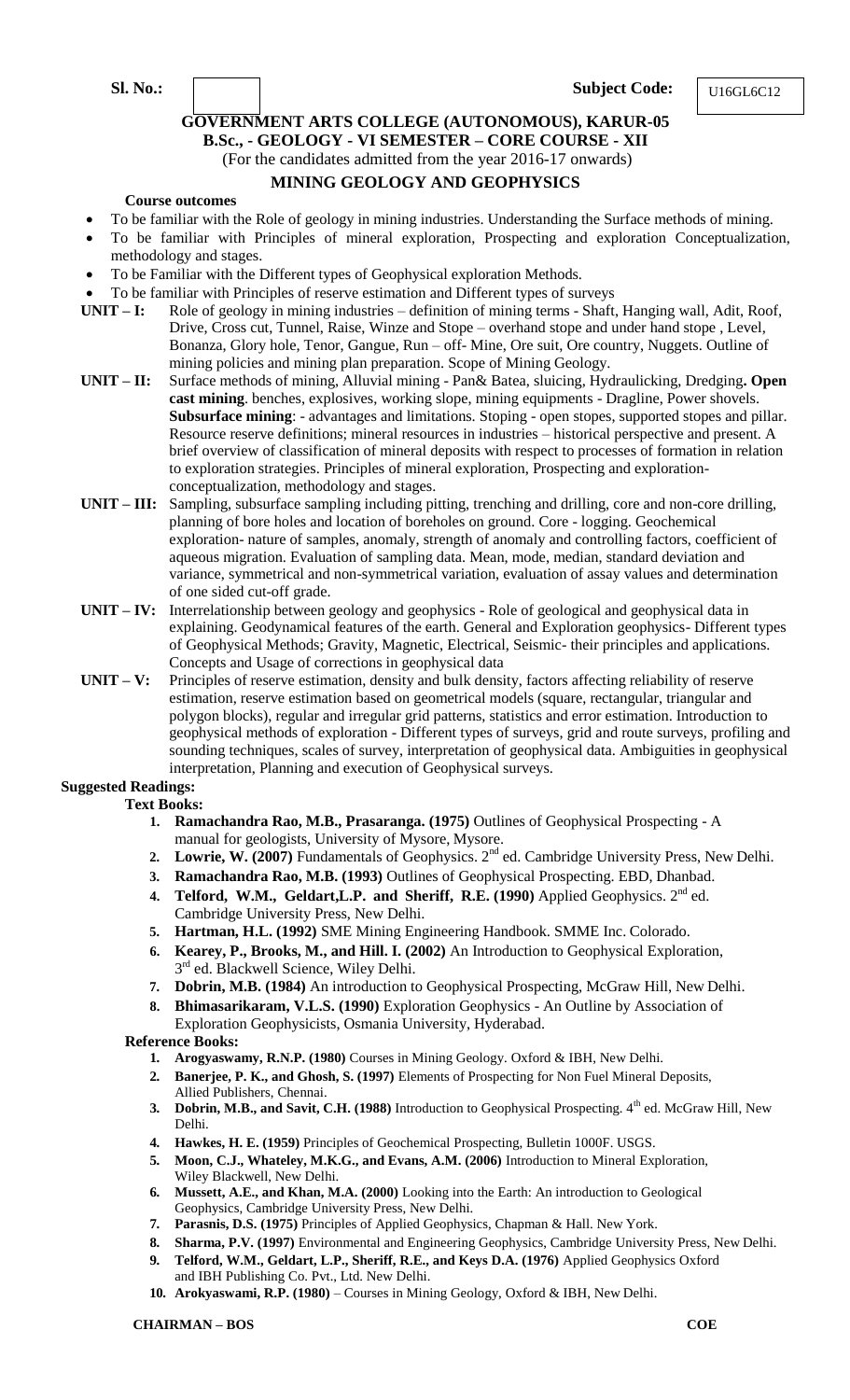**B.Sc., - GEOLOGY - VI SEMESTER – CORE COURSE - XII**

(For the candidates admitted from the year 2016-17 onwards)

### **GEOCHEMISTRY AND GEMMOLOGY**

### **Course outcomes**

- Introduction to properties of elements and geochemical classification of elements.
- Ability to understand the Concept of radiogenic isotopes in geochronology and isotopic tracers
- Ability to understand the aqueous geochemistry and hydrothermal reactions.
- To understand the scope of gemology and basic megascopic and microscopic properties of gemstones
- Ability to understand the Important gemstone provinces in Tamilnadu

# **GEOCHEMISTRY:**

### **UNIT – I**

Introduction to properties of elements: The periodic table, chemical bonding, states of matter and atomic environments, geochemical classification of elements, the composition of different earth reservoirs and the Nucleus and Radioactivity. Conservation of mass, isotopic and elemental fractionation. Concept of radiogenic isotopes in geochronology and isotopic tracers ; dating by radioactive nuclides, Carbon 14, Beryllium 10, K-Ar method, radiogenic tracers.

### **UNIT – II**

Aqueous geochemistry: basic concepts, speciation in solutions, elements of marine chemistry. Marine reactions – diagenesis and hydrothermal reactions. The solid earth – geochemical variability of magma, melting of the mantle and growth of continental crust. The earth in the solar system, the formation of solar system, composition of the bulk silicate earth. Meteoritescomposition, size, shape, origin, kinds of meteorites, brief account of meteorite impact the and causes in the Earth. Geochemical behaviour of selected elements like Si, Al, K, Na etc.

### **GEMMOLOGY:**

### **UNIT – III**

Definition and scopes of gemmology. Gemstones, classification of gemstones. Essential characters and features of gemstones. Identification of gemstones: basic megascopic and microscopic properties of gemstones - gemstone refractometers, Polaroid films, hardness testing kits, heavy liquids, UV light, and spectroscope methods. Artificial gem stones-their identification from natural gemstone characters and features.

### **UNIT – IV**

Outline on exploration methods adopted in prospecting. Country rocks for gemstone origin and occurrence. Different processes and methods adopted for gemstone cutting and polishing. Small scale gemstone cutting and polishing industries in Tamilnadu. Gemstone occurrences and industries in other than Tamilnadu.

### **UNIT – V**

Important gemstone provinces in Tamilnadu –Karur – Kangeyam belt – Manavadi, Ayyarmali, Panchampatti, Manikkapuram etc, Sittampundi layered complex, Samalpatti, Pakkanadu-Mulakkadu and Edappadi area. Brief note of mining policies and rules of gemstones in India.

### **Suggested Readings for Geo chemistry**:

- **1. Mason, B. (1986)** Principles of Geochemistry 3rd Edition, New York.
- **2. Hugh Rollinson. (2007)** using geochemical data- evaluation, presentation and interpretation  $2<sup>nd</sup>$  Edition.
- **3. Walther John, V. (2009)** Essentials of Geochemistry, Student Edition. Jones and Bartlett Publishers.
- **4. Albarede, F. (2003)** An Introduction to Geochemistry, Cambridge University Press.

### **Suggested Readings for Gemmology:**

- **1. Keller, P.C. (1990)** Gemstones and their origins, VanNostrand Reinhold, New York.
- **2. Herbert Smith, G.F. (1912)** Gemstones, Methuen, London.
- **3. Read, P.G. (2005)** Gemmology III edition Elsevier, Singapore.
- **4. Wadia, D.N,** Mineral deposits in India.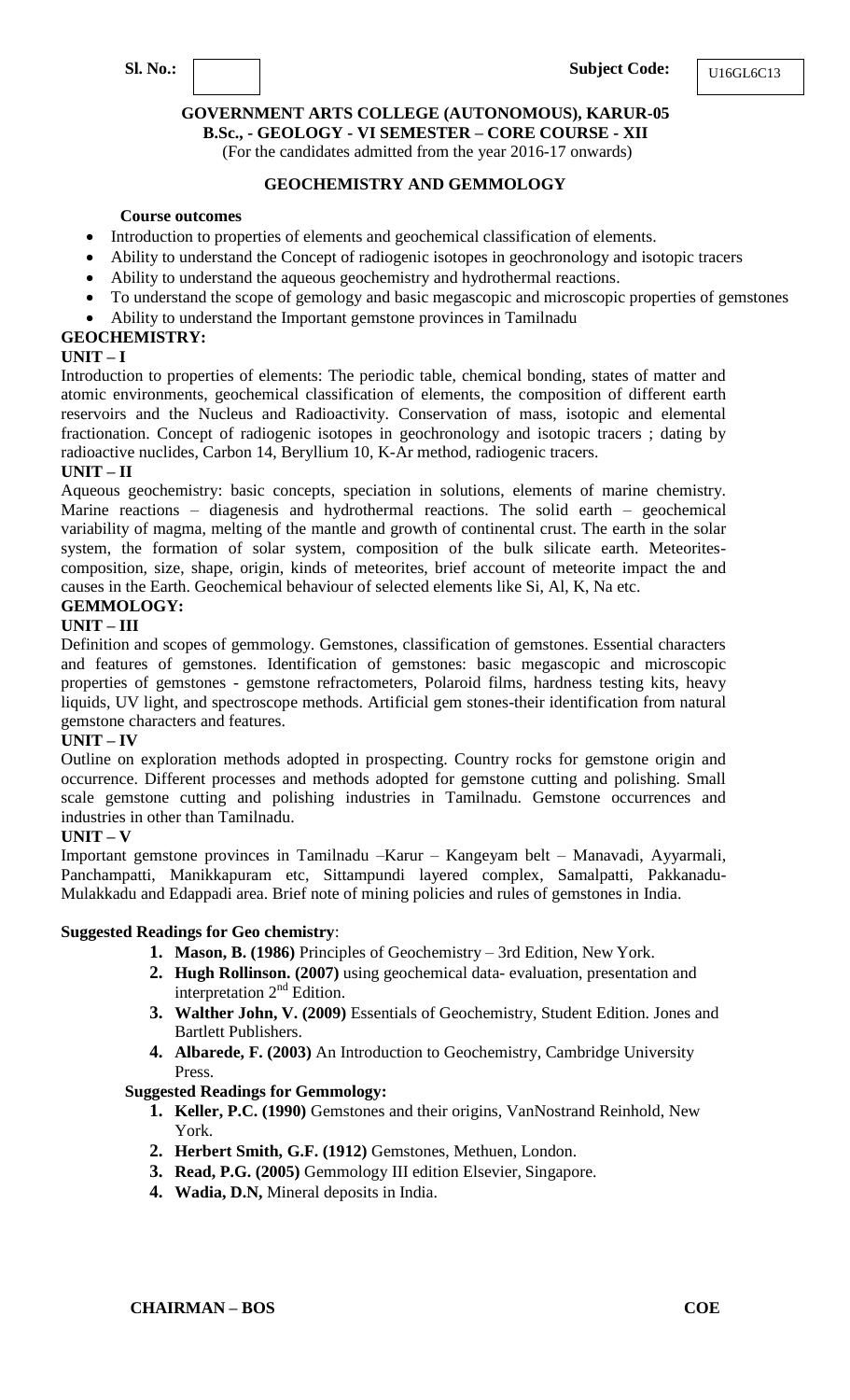### **GOVERNMENT ARTS COLLEGE (AUTONOMOUS), KARUR-05 B.Sc., - GEOLOGY - VI SEMESTER – ELECTIVE COURSE – II** (For the candidates admitted from the year 2016-17 onwards)

#### **HYDROGEOLOGY**

#### **Course outcomes**

- Ability to understand the Hydrologic cycle and Vertical distribution of groundwater.
- Ability to understand the Classification of aquifers and Pumping tests and analysis of test data for evaluation of aquifer parameters.
- Ability to know the Darcy's law and various rain water harvesting methods.
- Ability to understand the Ground water exploration and various drilling techniques for exploring ground water.

### **UNIT – I**

Hydrologic cycle – origin and sources of ground water - meteoric water, connate water, juvenile water. Surface water-groundwater interaction - Rock properties affecting ground water occurrence - Porosity - primary and secondary porosities- Permeability - Permeameter - factors affecting the permeability – permeable rocks and examples .Vertical distribution of groundwater.

### **UNIT – II**

Classification of aquifers – unconfined, confined, leaky and perched aquifers- aquiclude, aquitard, aquifuge, isotropic and anisotropic aquifers. Water table and piezo metric surface – phreatic water table. Properties of aquifer – Porosity, hydraulic conductivity, transmissivity and storage coefficient. Ground water in non-indurated sediments. Pumping tests and analysis of test data for evaluation of aquifer parameters.

### **UNIT – III**

Darcy's law and its validity – sheet flow – turbid flow. Coefficient of permeability. Springs – mechanism of springs – rock properties affecting the origin of springs – kinds of springs – spring water quality – medicinal value of springs – hot springs in India. Wells – kinds of well – rock structures controlling the well- well water quality in Tamilnadu – causes of overdraft of ground water– artificial water recharge methods- construction of percolation ponds and lake, desiltation monitoring in canal, pond, and lake. Rain water harvesting – importance and different methods. Insight of water conservation techniques in ancient period of Tamilnadu.

### **UNIT – IV**

Ground water exploration: field geological traversing – reconnaissance survey- structural approach – satellite imagery interpretation – geophysical resistivity survey: Wenner array, Schlumberger array, Dipole method, and dowsing method– Water indicating plants. Brief account on drilling techniques for exploring ground water.

### **UNIT – V**

Groundwater Quality and Chemistry: water salinity – causes of salinity, physical character of ground water- colour, odour, and density – chemical analyses of ground water – TDS and hardness of ground water. Graphical representations of quality of ground water – bar, vector, and pie. Biological analyses of ground water. Brief note on water quality chart for agriculture, domestic and industrial use. Ground water provinces of Tamilnadu.

#### **Text Books:**

- 1. **David Keith Todd., and Larry W. Mays. (2013)** Groundwater Hydrology, wiley.
- 2. **Fetter, C.W. (2007)** Applied Hydrology, CBS Publications.
- 3. **Herman Bouwer, (2014)** Groundwater Hydrology, McGraw hill education private limited.
- 4. **Raghunath, H. M. (2003)** Groundwater, New age international publications.

- **1. Deman, MCJ., Smith G.S., and Verstappen, H.T. (1986)** Remote Sensing for resources development and environmental management, A.A.Ballkema Publishers, Totterdam, Netherlands.
- **2. Paine, D.P. (1981)** Aerial photography and image interpretation for resource management, Wiley and Sons, New York.
- **3. Ramakrishnan, S. (1998)** Groundwater, CBS Publishers & Distributors.